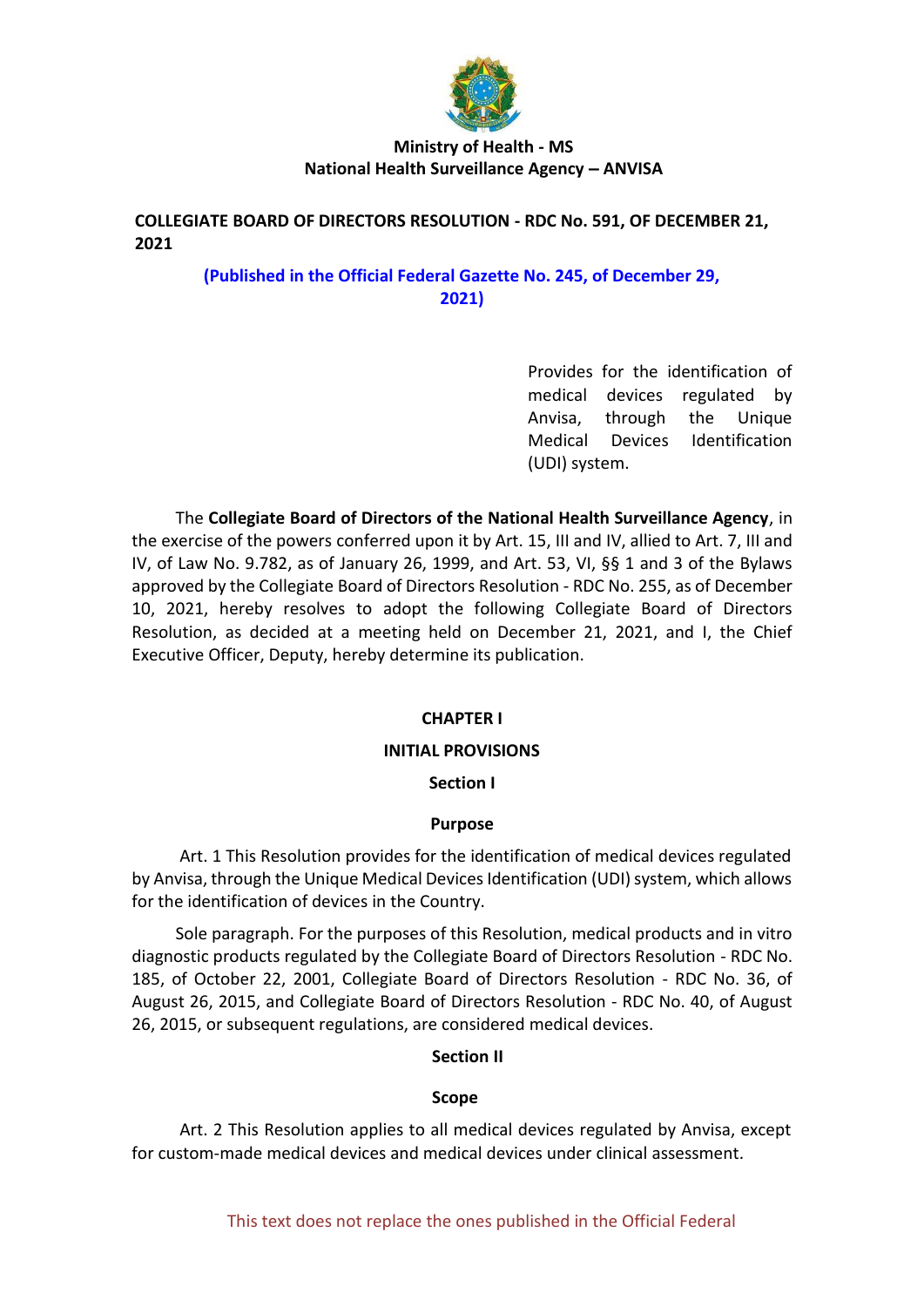

#### **Section**

**III**

**Definition**

**s**

Art. 3 For the purpose of this Resolution, the following definitions are adopted:

I - UDI Database: Electronic system that contains information and other identification elements associated with a particular medical device;

II - Configuration: A manufacturer-specified combination of medical device items that work together as a device to achieve its intended use. The combination of items can be modified, adapted, or customized to meet specific needs, for example:

a) supports, tubes, tables, consoles, and other elements of equipment that can be configured/combined to perform an intended use in computed tomography; and,

b) ventilators, breathing circuits, vaporizers combined to perform an intended task in anesthesia.

III - Shipping container: Package in which the traceability is controlled by a specific process from the logistics systems. Example: maritime container used exclusively for logistics purposes;

IV - Notification or registration holder: legal entity, public or private, manufacturer or importer, responsible for the medical device in the national territory, which is the holder of the medical device marketing concession, issued by the health authority;

V - Configurable device: Medical device consisting of several components that the manufacturer can assemble in multiple configurations. Each of these components can be a medical device itself or not. Configurable devices include computed tomography systems, ultrasound systems, anesthesia systems, physiological monitoring systems, and radiology information systems;

VI - Medical Device for lay use: medical device for personal use that does not depend on professional assistance for its use, as specified in the registration or notification of the product by Anvisa;

VII - Base packaging: lowest packaging level that contains an UDI. The base packaging can contain multiple devices;

VIII - Issuing entity: An organization accredited by Anvisa to operate an UDI generation system;

IX - Manufacturer: refers to the legal manufacturer, that is, any legal entity, public or private, responsible for the design, manufacture, packaging, and labelling of a medical device, with the intention of making it available for use under its name, being these operations carried out by the company itself or by third parties on its behalf;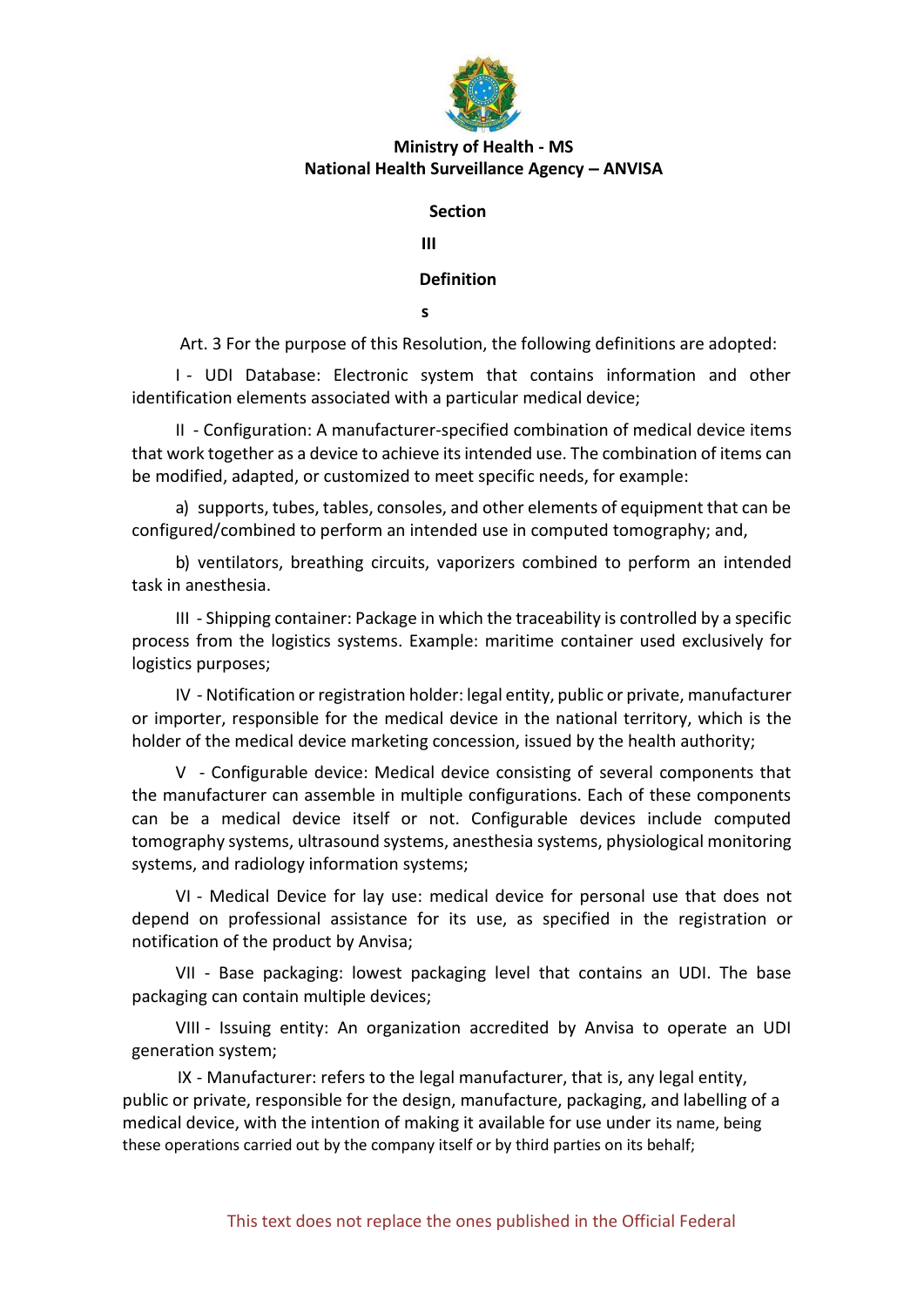

X - Automatic identification and data capture (AIDC): Technology used for automatic data capture. AIDC technologies include barcodes, smart cards, biometrics, and RFID;

XI - Radio Frequency Identification (RFID), a technology that uses communication through the use of radio waves to exchange data between a reader and an electronic tag attached to an object, for identification purposes;

XII - Unique Device Identification (UDI): Numeric or alphanumeric character string created through worldwide accepted device identification and coding standards. Allows the unambiguous identification of a specific device on the market. The UDI consists of UDI-DI and UDI-PI. The term "unique" does not imply the serialization of individual production units;

XIII - Unit of use identifier of the device, i.e., Unit of Use UDI-DI (UoU UDI-DI): Identifier assigned to an individual medical device when a UDI is not labelled at the level of the device unit of use Its purpose is to provide a DI to identify a device used on a patient when a DI is not present on the device tag. The unit of use identifier shall be assigned when the lowest packaging level contains a number of devices greater than one. Example of UoU UDI-DI application: Syringes packed with other syringes in multiple packaging;

XIV - Human Readable Interpretation (HRI): Legible interpretation of the data characters encoded in the UDI support;

XV - Kit: Collection of products, including medical devices, packaged together to achieve a common intended use and being distributed as medical devices. Examples: Sets or trays used for a specific medical procedure;

XVI - IVD (In Vitro Diagnostics) Kit: Collection of products, including medical devices, packaged together and intended to be used to perform a specific in vitro diagnostic test, or a part thereof;

XVII - Packaging levels: Multiple levels of device packaging containing a defined number of devices, such as a pack or a box. This does not include shipping containers;

XVIII - Unique medical device identification system (UDI system): System designed to provide a unique identification, globally harmonized, for the identification of medical devices during their distribution and use, which requires labels to carry a unique device identifier (to be converted using the AIDC and, if applicable, HRI) based on standards, with the UDI-DI of this unique identifier also being linked to a public UDI Database;

XIX - UDI support: UDI transmission medium using the AIDC and, if applicable, its HRI. UDI supports include, but are not limited to, identification/linear barcode, matrix/two-dimensional (2D) barcode, RFID, etc;

XX - Device Identifier (UDI-DI): Unique numeric or alphanumeric code, specific to a device model, and which is also used as an "access key" to the information stored in an UDI database;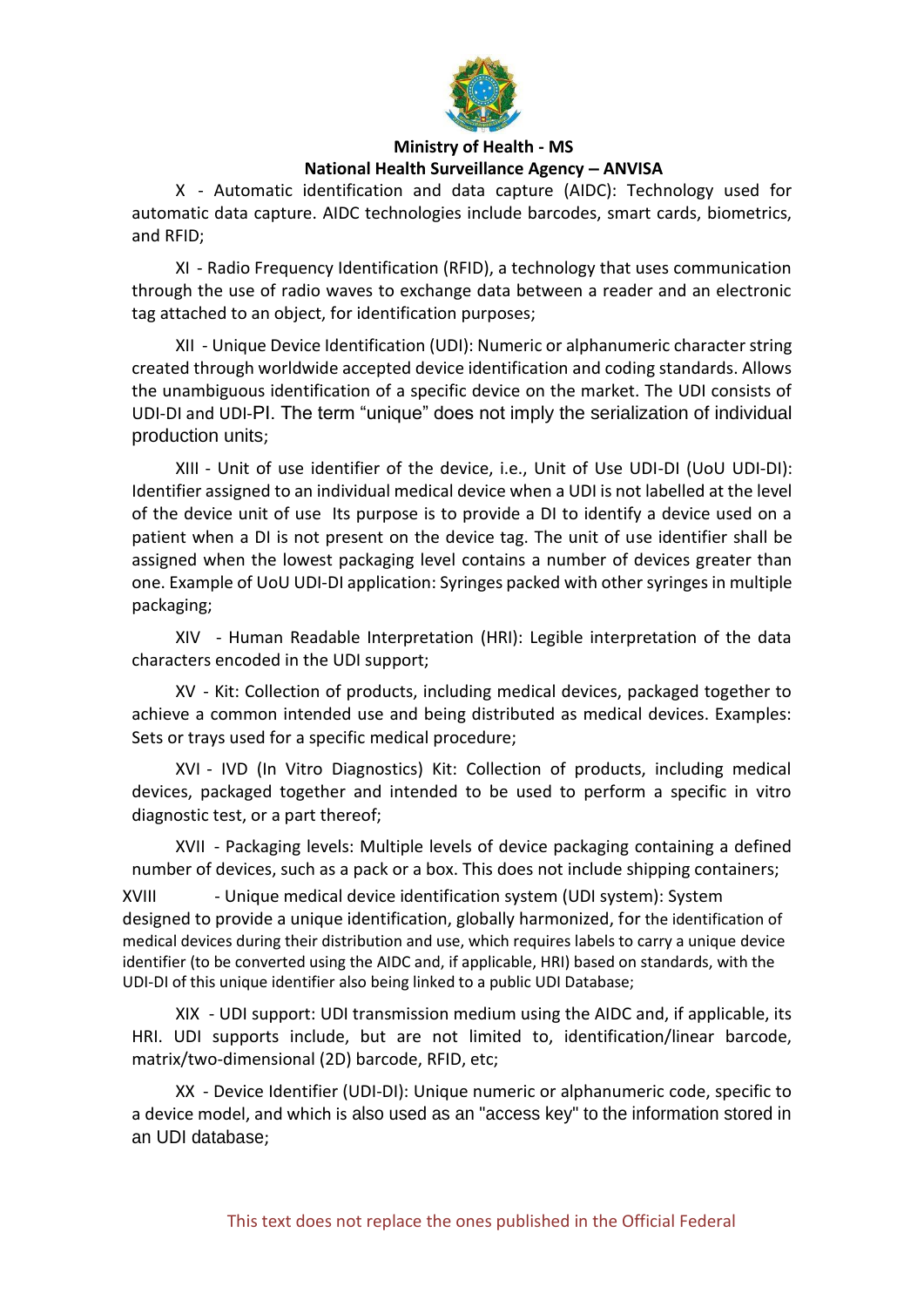

XXI - Production Identifier (UDI-PI): Numeric or alphanumeric code that identifies the production unit of the device. The different types of UDI-PI include one or more of the following information: serial number, batch number, version (for Software as a Medical Device - SaMD), manufacture date, and expiration date.

### **CHAPTER II**

### **GENERAL REQUIREMENTS**

Art. 4 The identification of medical devices regulated by Anvisa referred to in this Resolution requires compliance with the determinations regarding the UDI system by the manufacturers and notification or registration holders.

Art. 5 Manufacturers are required to comply with the determinations provided for in the caput of Art. 8 and Art. 9 of this Resolution, pursuant to the provisions of Annex II.

§ 1 The manufacturer's quality management system shall implement control mechanisms that ensure the correct assignment of the UDI to all devices manufactured by it or on its behalf, in compliance with the caput of Art. 8 of this Resolution.

§ 2 In the case of coronary artery stents, drug-eluting stents for coronary arteries, and implants for hip and knee arthroplasty, the manufacturer or regularization holder shall ensure the provision of UDI support in the traceability tag, in addition to the information provided for in the Collegiate Board of Directors Resolution - RDC No. 59, of August 25, 2008, in the Collegiate Board of Directors Resolution - RDC No. 14, of April 5, 2011, and in subsequent regulations.

Art. 6 It is incumbent upon the notification or registration holders to verify if the manufacturer has complied with the determinations provided for in Section I of Chapter III of this Resolution.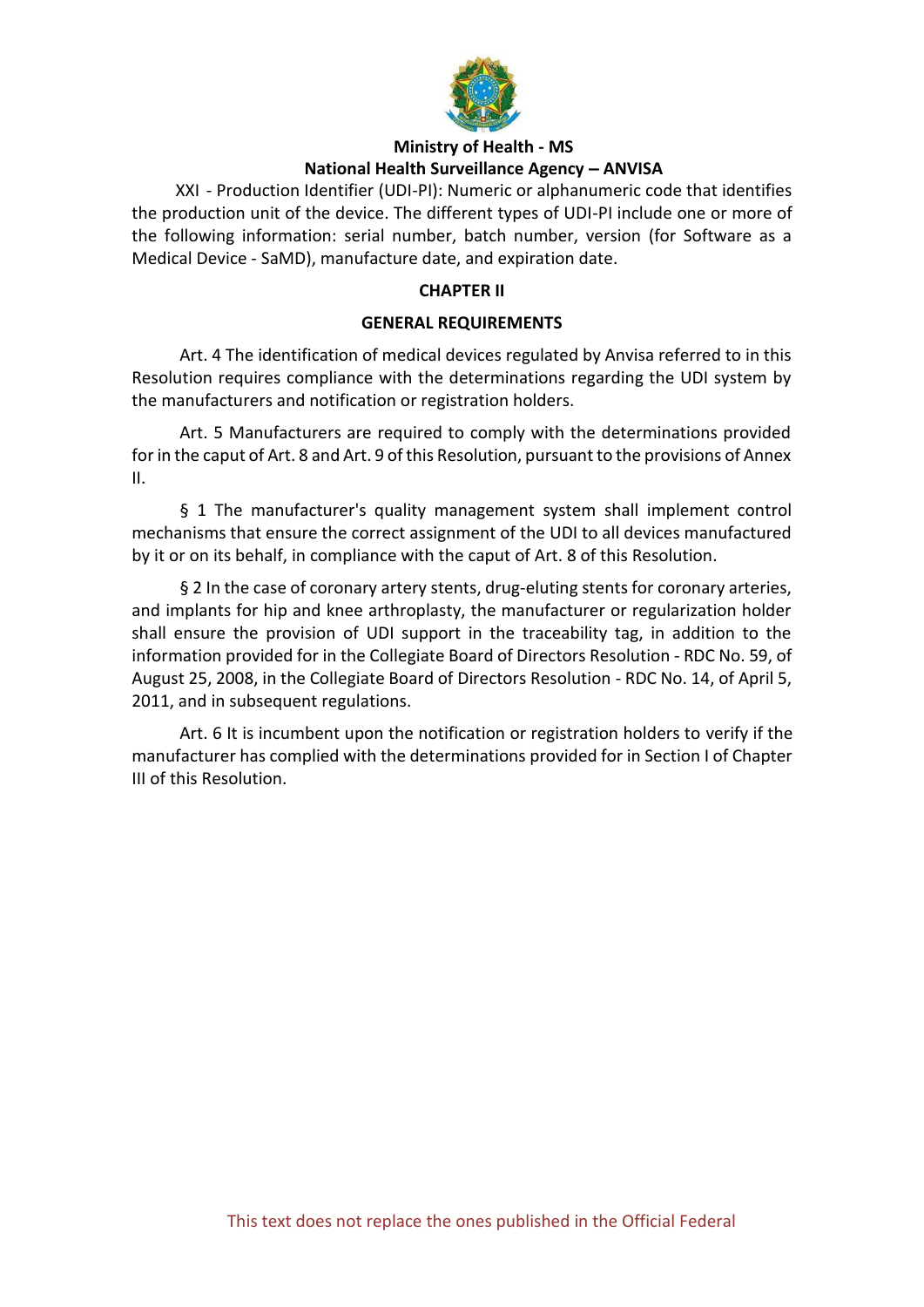

Sole paragraph. The notification or registration holder is also responsible for ensuring, with the manufacturer, the consistency and validity of the information submitted and transferred to the UDI database, in compliance with § 2 of Art. 8 of this Resolution.

### **CHAPTER III**

### **UNIQUE MEDICAL DEVICES IDENTIFICATION**

### **Section I**

### **Unique Medical Devices Identification System**

Art. 7 The UDI system described in Annex II consists of:

I - a specific UDI-DI for each model of medical device of each manufacturer, allowing access to the information provided for in Annex I;

II - a UDI-PI that identifies the unit of production of the device and, if applicable, the devices packaged as specified in Annex II;

III - Affixing the UDI on the label or on the device itself, and on its upper packaging, as specified in Annex II;

IV - Storage of the UDI by manufacturers, notification or registration holders, importers and distributors for a period equivalent to the term of Item 3.1.6.2 of the Collegiate Board of Directors Resolution - RDC No. 16, of March 28, 2013, or any standard that may replace it;

V - Storage of the UDI by health services and health professionals for a period equivalent to the term for keeping the patient's record, in compliance with the applicable legislation;

VI - Creation of an UDI database, pursuant to Section III of Chapter III of this Resolution.

Art. 8 Before placing a device on the market, the manufacturer shall assign to the device and, where applicable, to all upper packaging levels, an UDI created in compliance with the rules of the issuing entity designated by Anvisa, pursuant to Section II of Chapter III of this Resolution.

§ 1 For imported medical devices that are not classified as medical devices in the country of the manufacturer, the notification or registration holder is entitled to assign the UDI pursuant to the caput, provided that it is authorized by the manufacturer

§ 2 Before placing a device on the market, the notification or registration holder shall ensure that the information, referred to in Annex I, of the device in question, is correctly submitted and transferred to the UDI database referred to in Section III of Chapter III of this Resolution.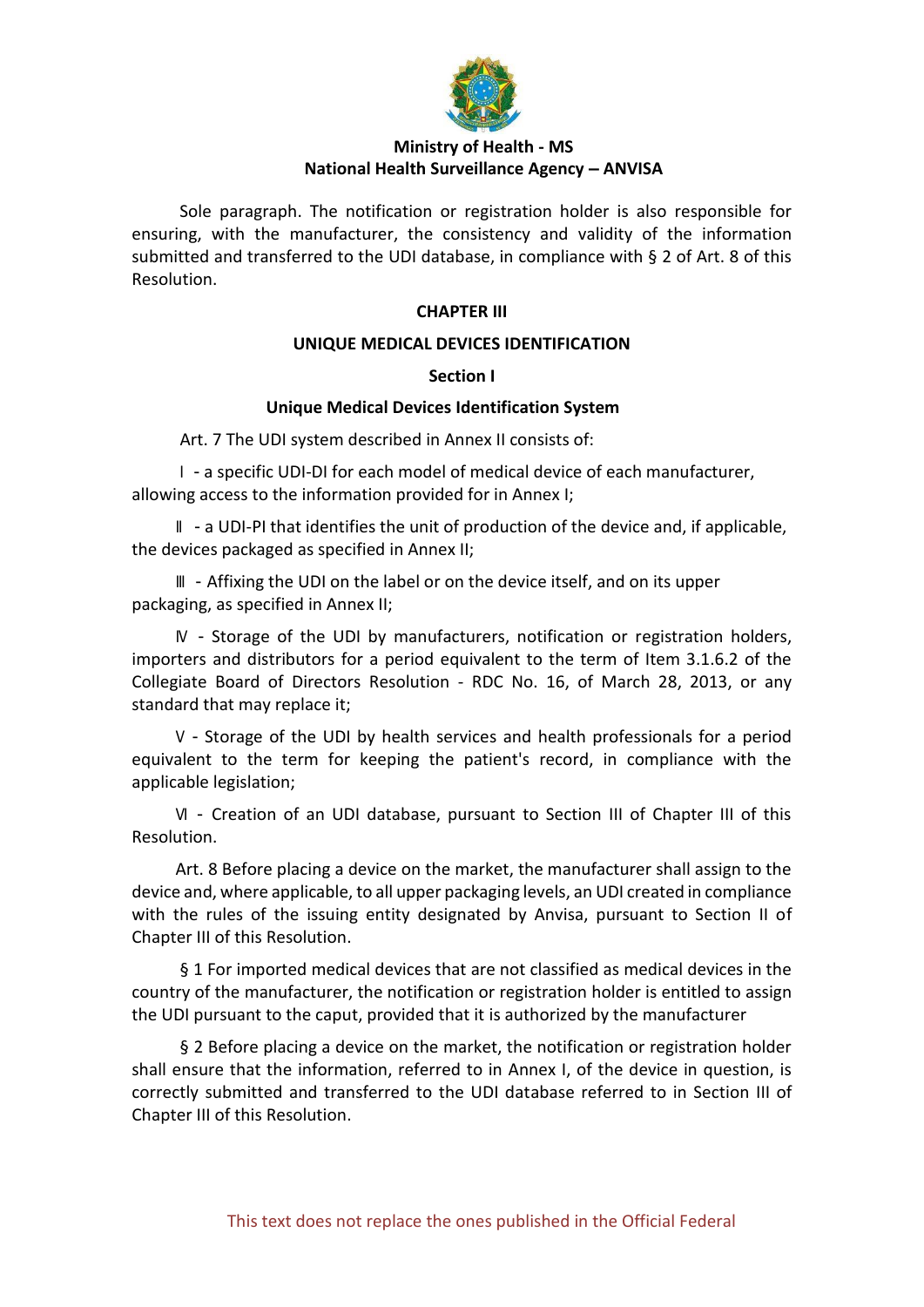

Art. 9. The UDI supports shall be placed on the label or on the device itself, and on all upper packaging levels, except for shipping containers, according to the rules established in ANNEX II of this Resolution.

Art. 10. The UDI, including UDI-DI and UDI-PI, shall be informed when reporting an adverse event, technical complaint, and field action to the agency's information systems.

Sole paragraph. For medical devices exempt from UDI-DI or UDI-PI, such as trays for orthopedic procedures whose content is configured for a specific order, it is not necessary to send the respective exempt information in the notifications of adverse events, technical complaints, and field actions, without prejudice to the notification requirements set out in other regulations.

### **Section II**

### **UDI Issuing Entities**

Art. 11. Issuing entities shall operate an UDI allocation system pursuant to this Resolution, and which meets the following criteria.

I - The issuing entity is an organization incorporated under private law;

II - Its UDI allocation system is adequate to identify a device in the course of its distribution and use it in compliance with the requirements of this Resolution;

III - Its UDI allocation system complies with relevant international standards;

IV - The issuing entity shall provide access to its UDI allocation system to all interested users, in compliance with a set of predefined and transparent terms and conditions;

V - The issuing entity shall:

a) operate its UDI assignment system for at least a period of 10 years after its designation,

b) make available to Anvisa, whenever requested, information regarding its UDI allocation system; and,

c) continue to comply with the designation criteria and the terms on which the designation was made.

Sole paragraph. The issuing entities referred to in the caput are GS1, HIBCC (Health Industry Business Communications Council), and ICCBBA (International Council for Commonality in Blood Banking Automation).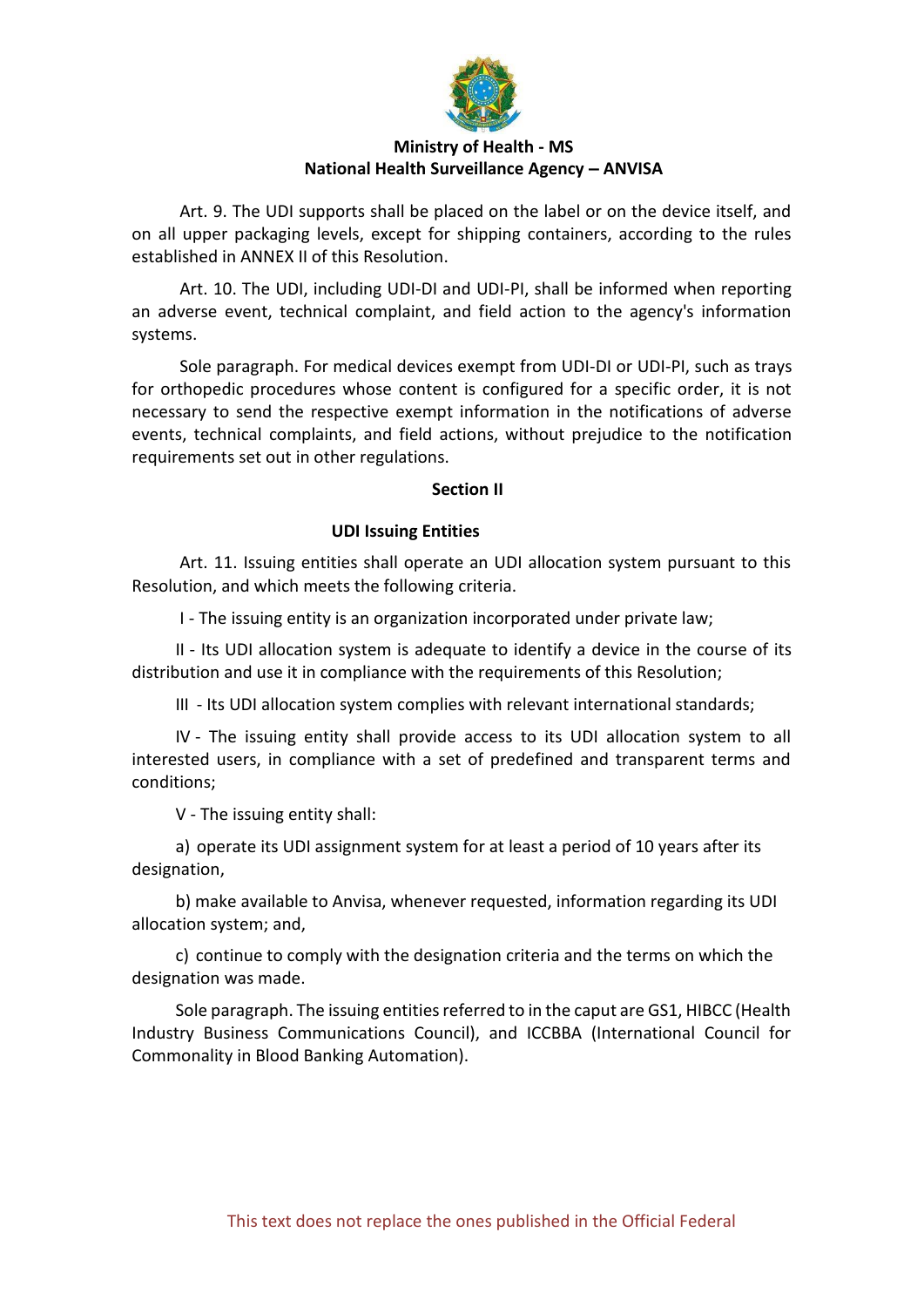

### **Section III**

### **UDI Database**

Art. 12. Anvisa shall establish an UDI database to validate, gather, process, and make available to the public the information referred to in Annex I.

Art. 13. Anvisa shall consider, in the design of its UDI database, the general principles provided for in Section IV of Annex II.

Art. 14. The essential data elements transmitted to the UDI database, referred to in Annex I, shall be made available to the public free of charge.

### **CHAPTER IV**

### **FINAL AND TRANSITIONAL PROVISIONS**

Art. 15. After the effective date of this Resolution, the terms for assigning the UDI, pursuant to the caput of Art. 8, apply the UDI supports, as per § 2 of Art. 5 and Art. 9, transmit information to the UDI database, in compliance with the sole paragraph of Art. 8, as well as transmit the UDI in notifications of adverse events, technical complaints and field actions, as provided for by Art. 10, shall be of:

I - 2.5 years for risk class IV medical devices;

II - 3 years for risk class III medical devices;

III - 4 years for risk class II medical devices;

IV - 6 years for risk class I medical devices.

§ 1 For reusable devices in which the UDI support is placed on the device itself, Art. 9 is applicable two years after the end of the terms referred to in the caput for the respective class of medical devices.

§ 2 The inclusion of UDI support in traceability tags for the unique identification of stents for coronary arteries, drug-eluting stents for coronary arteries, and implants for hip and knee arthroplasty, is required as of the effective date of this Resolution.

§ 3 The terms provided for in the caput for transmitting information to the UDI database, referred to in the sole paragraph of Art. 8, shall start from the moment Anvisa publishes, in a normative instruction, that the Agency's UDI database is able to receive the UDI information from Annex I, as well as the conditions for submitting the data and the mechanisms made available to comply with Item 4.10 of Annex II.

§ 4 The terms provided for in the caput for transmitting the UDI in notifications of adverse events, technical complaints, and field actions, pursuant to Art. 10, shall start from the moment ANVISA publishes, in a normative instruction, that the Agency's electronic systems that receive those notifications are able to include the UDI information, as well as the conditions for submitting the data.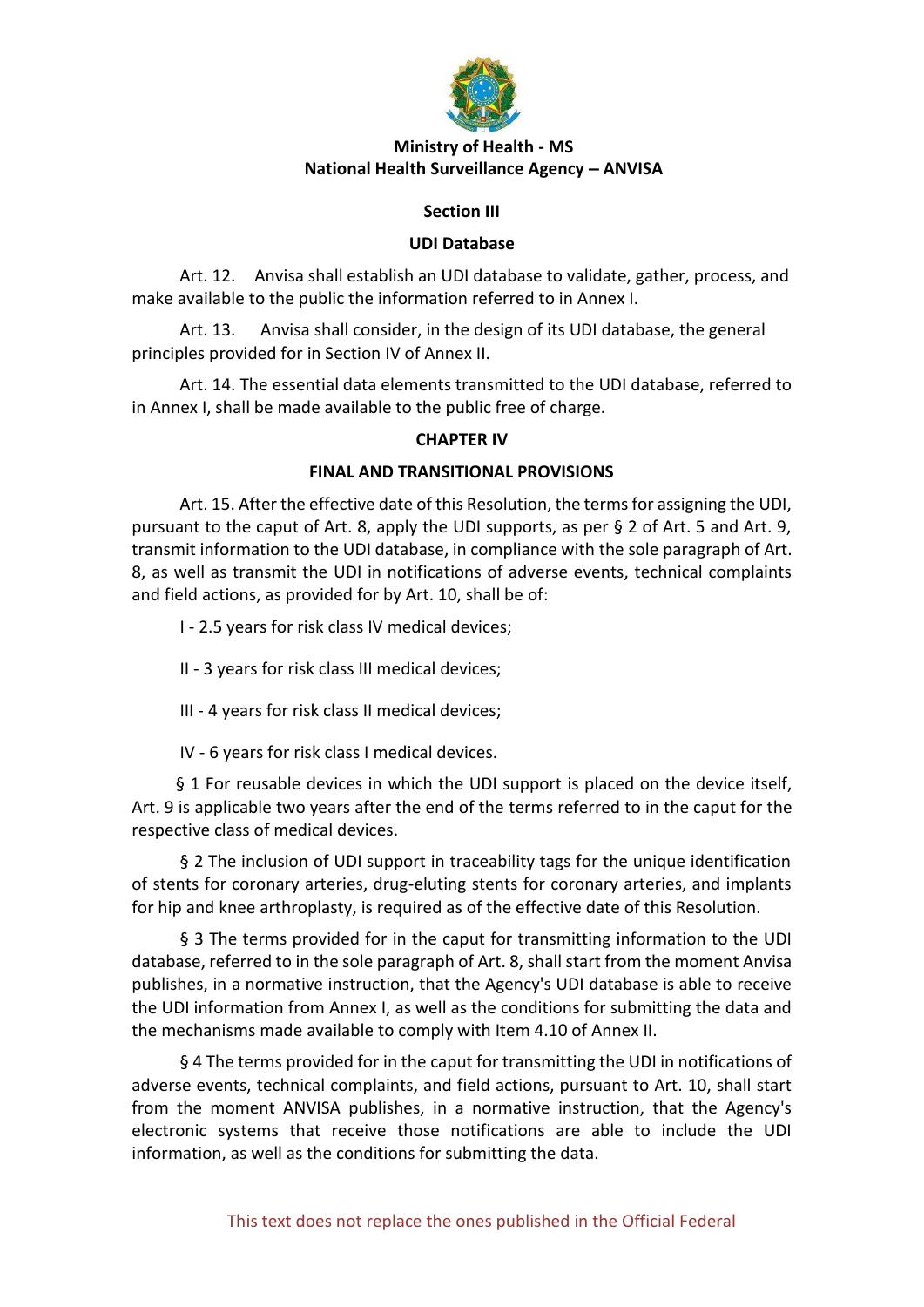

Art. 16. Compliance with the provisions of this Resolution is optional for the medical device manufactured prior to the deadline provided for in Art. 15.

Sole paragraph. In the cases of medical devices listed in § 2 of Art. 15 of this Resolution, the affixing of UDI support on traceability tags applies to devices manufactured after June 20, 2020.

Art. 17. Non-compliance with the provisions contained in this Normative Instruction constitutes a health infraction, pursuant to Law No. 6.437, of August 20, 1977, without prejudice to the applicable civil, administrative and criminal liabilities.

Sole paragraph. Anvisa may suspend the sale, import, and/or use of the medical device until compliance with the provisions contained in this Resolution, in the event of non-compliance with the legislation in force or inconsistency that justifies such health measure.

Art. 18. Collegiate Board of Directors Resolution - RDC No. 232, of June 20, 2018, published in the Official Federal Gazette No. 120, on June 25, 2018, Section 1, page 36, is hereby revoked.

Art. 19. This Resolution shall enter into force on January 10, 2022.

### **MEIRUZE SOUSA FREITAS**

### **Deputy Chief Executive Officer**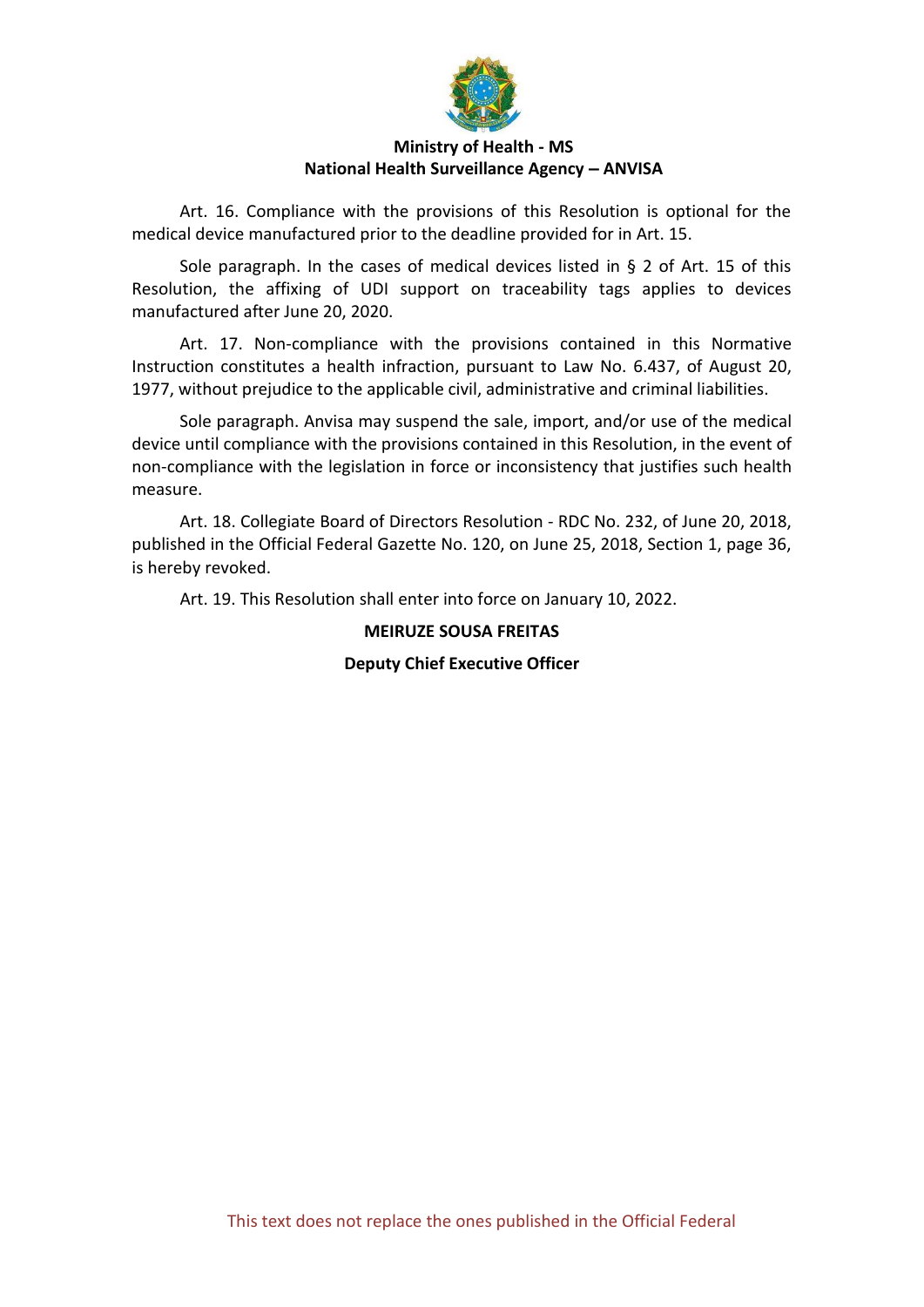

#### **ANNEX I**

### **ESSENTIAL DATA ELEMENTS TO BE PROVIDED TO THE UDI DATABASE ALONG WITH THE UDI-DI IN COMPLIANCE WITH THIS RESOLUTION**

The notification or registration holder shall provide the UDI-DI to the UDI database and all the following information regarding the manufacturer and the device, this responsibility being delegated to the manufacturer:

1- Amount per packaging configuration,

2- The UDI-DI of the device and its issuing entity, as well as the UDI-DI and its issuing entity for each packaging level, as specified in Annex II,

3-How the device production is controlled: serial number, batch number, and/or expiration date (or manufacture date), or software version or SaMD release date (y/n),

4-If applicable, UoU UDI-DI (if there is no UDI indication on the device label at its unit of use level, a device unit of use identifier is assigned to associate the device use with a given patient),

5-Name and address of the manufacturer, as well as Customer Service information (as indicated on the label),

6- The GMDN code, acronym for Global Medical Device Nomenclature, of the medical device,

7- Trade name (as indicated by the manufacturer);

8- Business model of the device;

9-Catalog number (optional),

10-If applicable, clinically relevant dimensional characteristics (including volume, length, gauge, diameter),

11-Complementary product description (optional),

12-If applicable, storage and/or handling conditions (as indicated on the label),

13- Labeled as a single-use device (y/n),

14- If applicable, maximum number of reuses,

15-Device labeled as in sterile condition  $(y/n)$ ,

16-Need for sterilization before use (y/n),

17 - If applicable, sterilization method,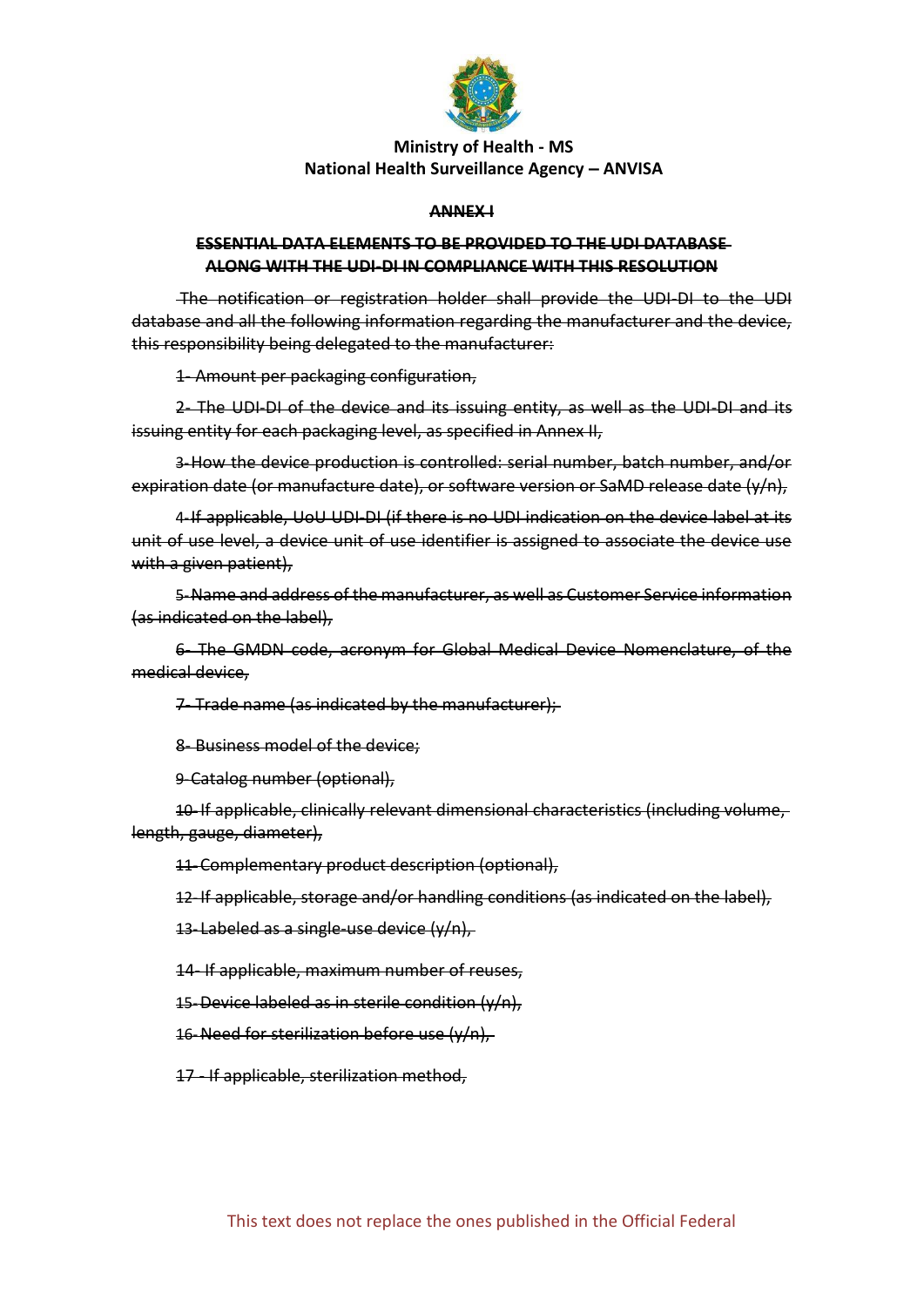

18-If applicable, information regarding the presence of carcinogenic, mutagenic, or toxic substances for reproduction and/or endocrine disruptors,

19-URL for supplementary information, such as electronic instructions for use (optional),

20-If applicable, critical warnings or contraindications (as indicated on the label), which include:

a. Contains latex (y/n),

b. Compatible with MRI environment (y/n), Other critical

warnings or contraindications.

21-Device discontinuation date (referring to devices that are no longer placed on the market)

#### **ANNEX II**

#### **Unique Medical Devices Identification System**

#### **Section I**

1 - General requirements

1- The UDI marking is a supplementary requirement - it does not replace any of the other marking or labelling requirements provided for in RDC 185/2001, RDC 36/2015, and RDC 40/2015, subsequent regulations, or those that may replace them.

2- The manufacturer shall assign and maintain unique UDIs for their devices. For imported medical devices, the notification or registration holder is entitled to assign the UDI, provided that it is authorized by the manufacturer and proven that the device is not classified as a medical device in the manufacturer's country.

3-Only the manufacturer or the notification or registration holder upon authorization by the manufacturer and proof that the device is not a medical device in the country of the manufacturer can assign the UDI on the device or its packaging.

4-Only the codification standards provided by the issuing entities designated by ANVISA can be used, in compliance with Art. 11 of this Resolution.

#### **Section II**

 $2 - UDI$ 

1- The UDI shall be assigned to the device itself or its packaging. Upper packaging levels shall have their own UDI. Shipping containers are exempt from this requirement. For example, the UDI is not required in a logistic unit; when a healthcare facility orders multiple devices using the UDI, or the model number of each device, and the manufacturer places those devices in a container for shipping or to protect the individually packaged devices, the container (logistics unit) is not subject to the UDI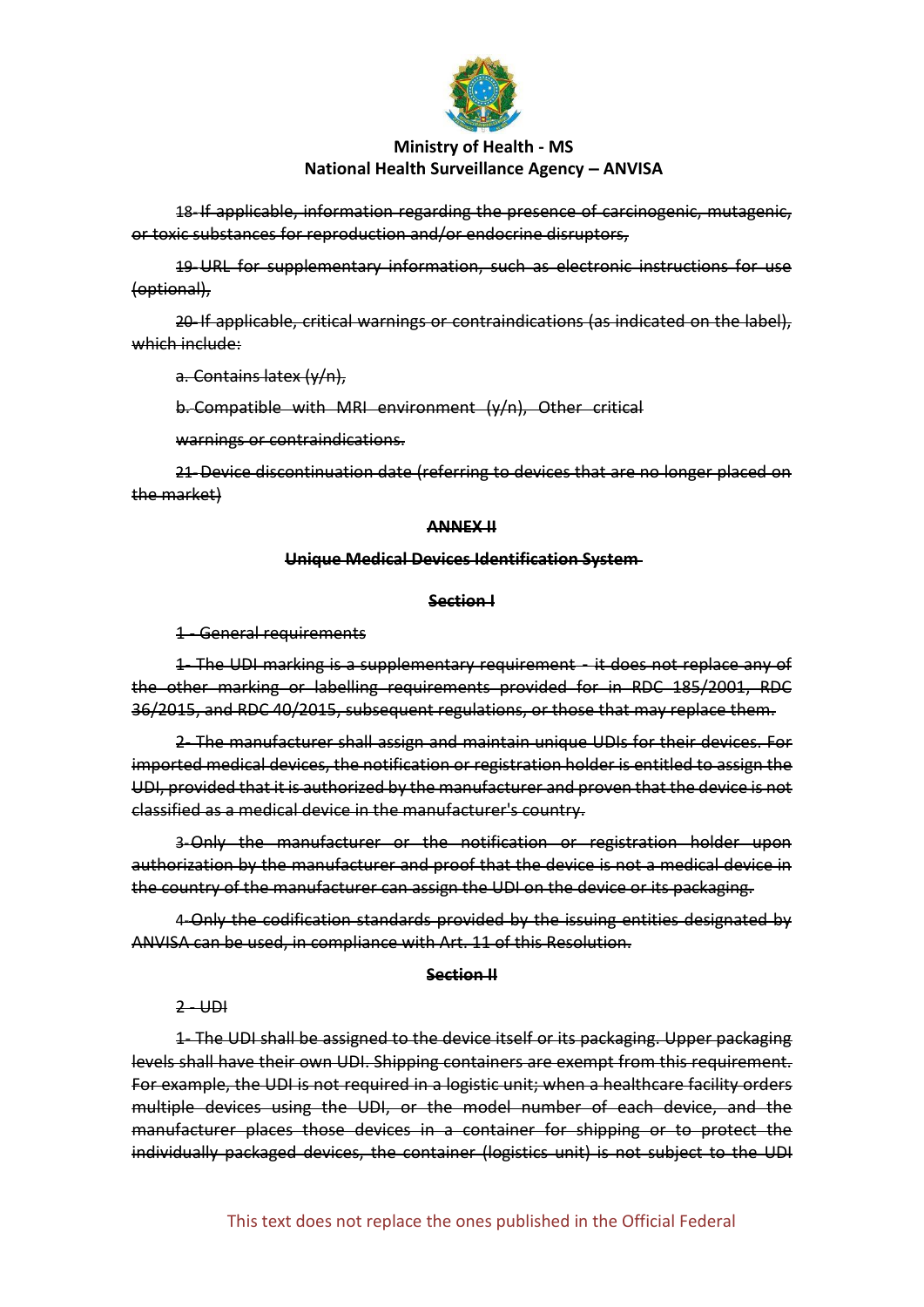

requirements.

2- The UDI shall contain two parts: the UDI-DI and the UDI-PI.

3-The UDI-DI shall be unique in each of the device's packaging levels.

4-If a batch number, serial number, software version such as a medical device, or expiration date appear on the label, they shall be part of the UDI-PI. If the label also indicates the manufacture date, it does not need to be included in the UDI-PI. If the label only contains the manufacture date, this shall be used as the UDI-PI.

5-When the UDI is not assigned to the unit of use level of a device and the lowest packaging level contains an amount of devices greater than one, then a UoU UDI-DI shall be assigned in order to associate the use of the device to a patient. For example, an UoU UDI-DI shall be assigned to an individual electrode when the electrode is shipped in a packaging with 10 units. In this case, the lowest UDI level is assigned to the packaging with 10 units (base packaging).

6-Each component that is considered a device and available on the market by itself shall be assigned a separate UDI, unless the components form part of a medical device marked with its own UDI.

7-The kits, including IVD kits, shall have their own UDI.

8- The manufacturer or the notification or registration holder, when applicable, shall assign the UDI to the device in compliance with the relevant coding standard.

9- A new UDI-DI shall be required whenever there is a change that could lead to an error in the identification of the device and/or cause an ambiguity in its traceability. In particular, a new UDI-DI is required for any change to one of the following elements of the UDI database:

a. Trade name (as indicated by the manufacturer);

b. Business model of the device;

c. Clinically relevant dimensional characteristics (including volume, length, gauge, diameter);

d. Labeled as a single-use device; Labeled

as a sterile device;

f. Sterilization required before use;

g. Number of devices provided in a package;

h. Critical warnings or contraindications: e.g. contains latex or DEHP.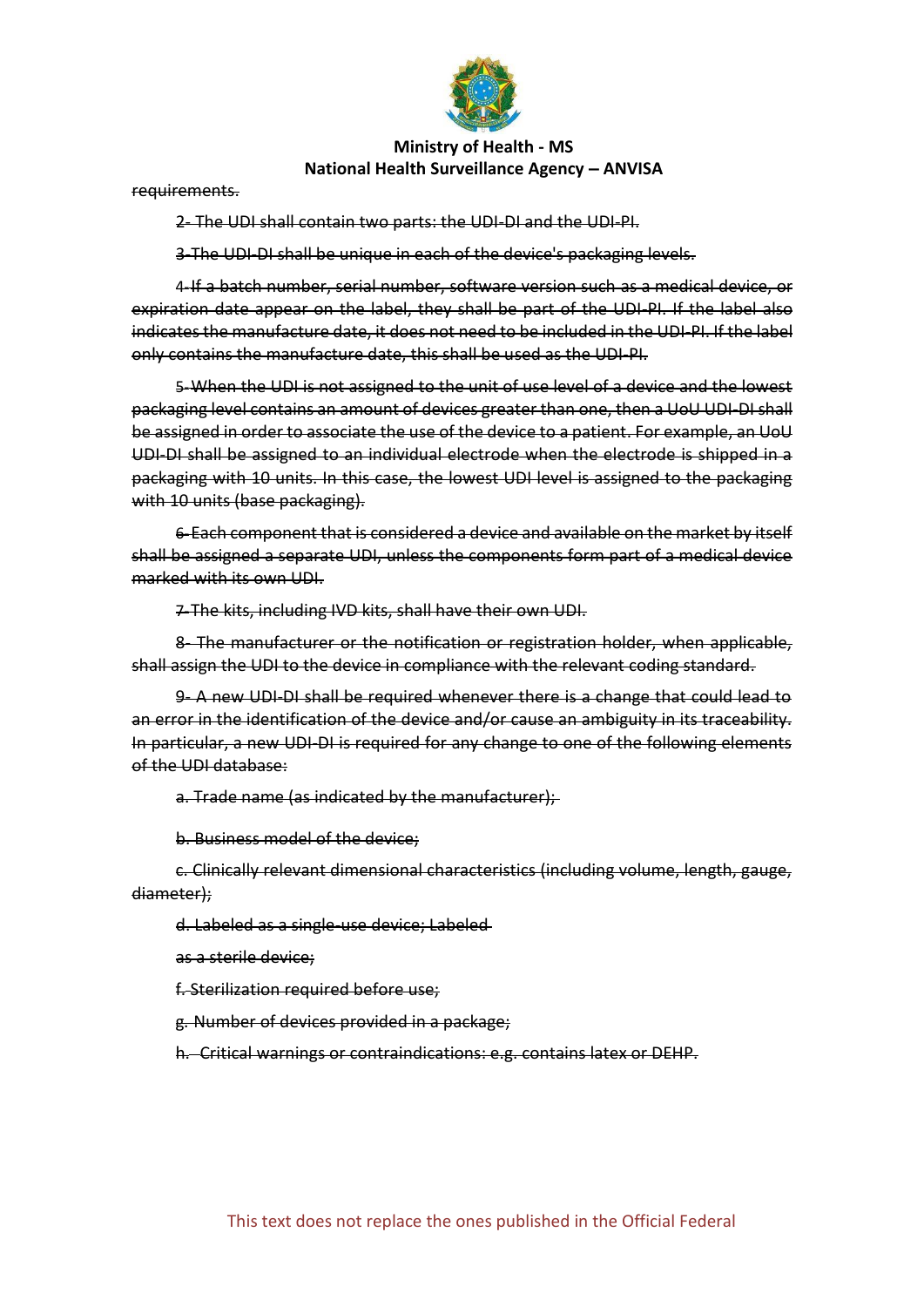

10. The reprocessed single-use product may not use the UDI assigned by the manufacturer to the original product. Companies and healthcare services that reprocess these devices with their own label shall create their own unique UDI that will replace the UDI provided by the manufacturer. These companies and healthcare services shall keep the UDI registration of the manufacturer of the original device.

11. Refurbished product may not use the same UDI assigned prior to refurbishing. The manufacturer or company qualified and authorized by the original manufacturer that refurbishes the product shall create its own unique UDI that will replace the assigned UDI prior to refurbishing. The company that refurbishes the product shall keep the UDI registration before and after refurbishing.

12. A labelling change to display or modify an UDI-DI shall not (by itself) impose the need for submitting a change in the product's health regularization, this being a nonreportable change.

#### **Section III**

3 - UDI Support

1- The UDI support (AIDC and HRI representation of the UDI) shall be placed on the label or on the device itself and on all upper packaging levels. Upper packaging levels do not include shipping containers.

2-In case of important space constraints on the packaging of the unit of use, the UDI holder can be placed on the next upper packaging level.

3-For single-use Class I and Class II devices that are individually packaged and labeled, the UDI holder does not need to appear on the package, but it shall appear on a upper packaging level, such as a box containing multiple individually packaged devices. However, at the time of device use, when access to the upper packaging level of the device is not possible, such as in the context of home healthcare, the UDI shall be placed on the packaging of the individual device.

4-For medical devices sold without a prescription and intended exclusively for the lay public, it is not necessary that the UDI-PI in the AIDC appear on the package at the point of sale.

5-When AIDC holders, other than the UDI holder, form part of the product labelling, the UDI holder shall be easily identifiable.

6-If linear barcodes are used, the UDI-DI and the UDI-PI may or may not be concatenated into two or more barcodes. All elements and parts of the linear barcode shall be distinguishable and identifiable.

7- If there are important constraints that restrict the use of both the AIDC and HRI on the label, only the AIDC format shall be required on the label. For devices that are intended to be used outside healthcare facilities, such as home healthcare devices, the HRI shall still appear on the label, even if it means that there will be no space for the AIDC.

8- The format of the HRI shall follow the rules of the issuing entity of the UDI code.

This text does not replace the ones published in the Official Federal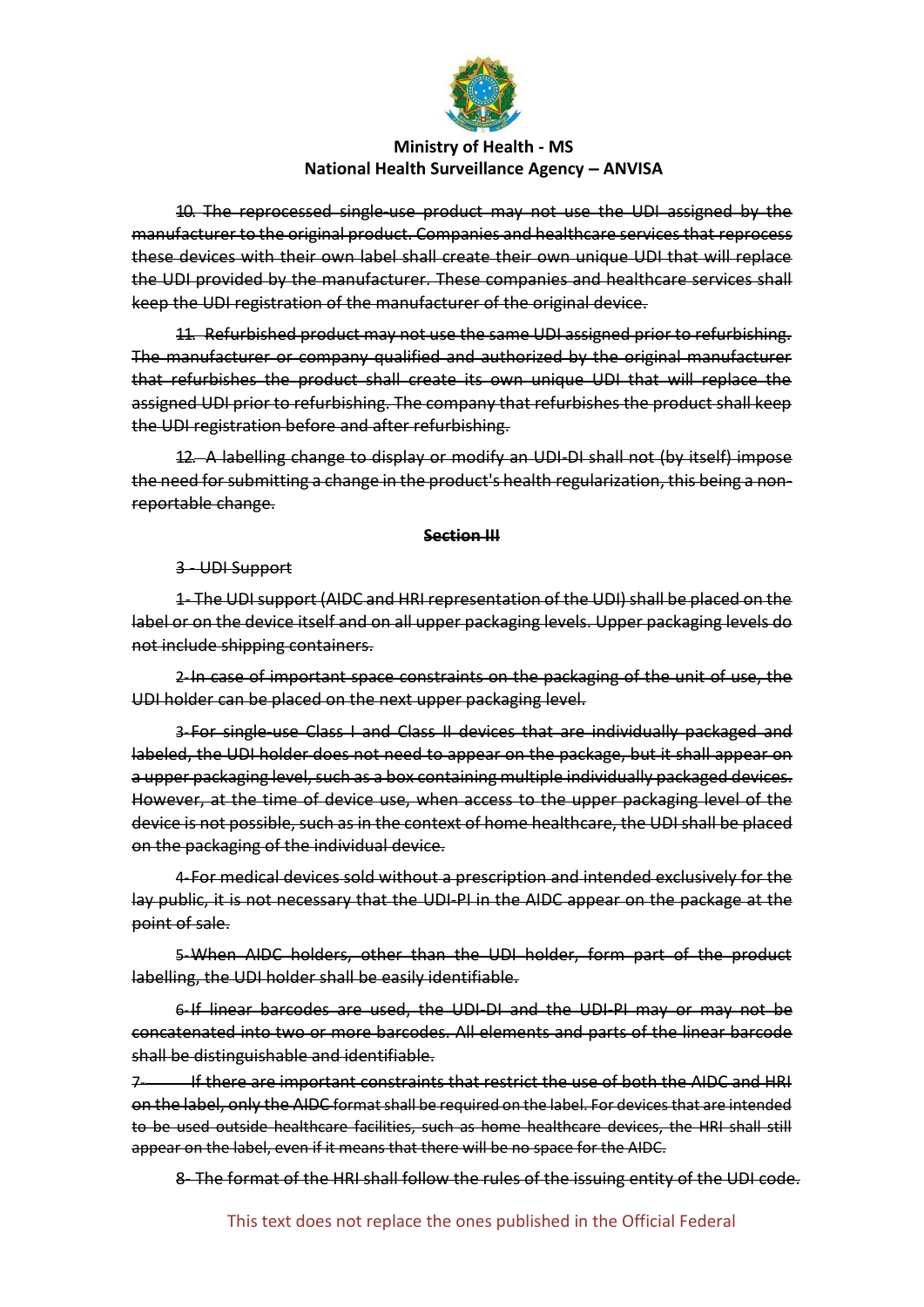

9-If the manufacturer uses RFID technology, a linear or two-dimensional barcode shall also be included on the label, in compliance with the standard provided for by the issuing entities.

10-Reusable devices shall be supported by the UDI on the device itself. UDI support of reusable devices that require processing between uses in patients shall be permanent and legible after each processing performed so that the device is ready for the next use during its intended useful life. The requirement in this section does not apply to devices under the following circumstances:

a) Any type of direct marking that interferes with the security or performance of the device;

b) The device cannot be directly marked because it is not technologically feasible;

c) Determined by the manufacturer that the product cannot be directly marked due to issues related to its size, design, materials, processing, or device performance.

11- The UDI support shall be legible during normal use and for the intended useful life of the device.

12-If the UDI support is easily legible and, in the case of the AIDC, it can be scanned through the device packaging, it is not necessary to place the UDI support on the packaging.

13-In the case of single finished devices made up of multiple parts that have to be assembled before their first use, it is sufficient to affix the UDI support to only one of the parts of the device.

14- The UDI support shall be placed so that the AIDC can be accessed during normal use or storage of the device.

15- Barcode supports displaying both the UDI-DI and the UDI-PI may also display essential data for device operation or other data.

#### **Section IV**

4 - General principles of the UDI database

1- The UDI database shall support the use of all essential data elements referred to in Annex I.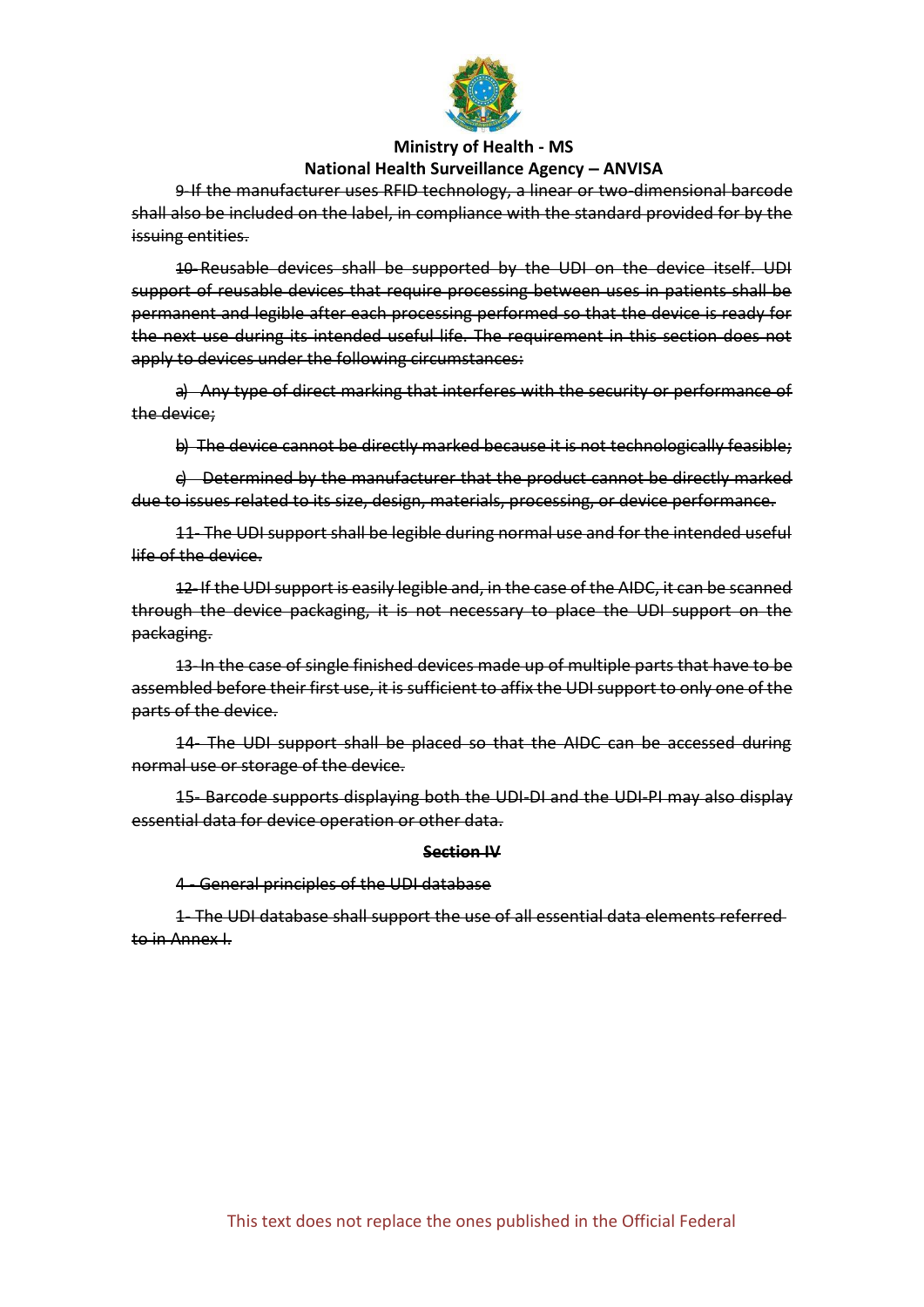

2- The inclusion of confidential business information in the database shall not be required.

3- The notification or registration holder shall be responsible for the initial submission and updating of identification information and other elements of the medical device data contained in the UDI database, and this responsibility may be delegated to the manufacturer by the holder.

4- Appropriate methods/procedures shall be used to validate the data provided.

5- The notification or registration holder shall periodically verify that all data important to the medical devices that were placed on the market are correct, except for discontinued medical devices, and this responsibility may be delegated to the manufacturer by the holder.

6- It should not be assumed, given the fact that the UDI-DI is in the UDI database, that the device is regularized with ANVISA.

7- The database shall allow the linking of all packaging levels of the device.

8-Data regarding a new UDI-DI shall be available when the device is placed on the market.

9-The notification or registration holders shall update the UDI database record within 30 days after a change is made to an element that does not require a new UDI-DI, and this responsibility may be delegated to the manufacturer by the holder.

10- The UDI database shall use internationally accepted standards for data transmission and updating.

11- The UDI database user interface shall be available in the official language of Brazil. The use of free text fields should be minimized in order to reduce the overload caused by possible translations.

12- Data regarding discontinued devices shall be kept in the UDI database.

#### **Section V**

#### 5 - Rules applicable to specific types of devices 1-

Implantable devices

1- Implantable devices shall, at the base packaging level, be identified or marked using the AIDC, with an UDI (UDI-DI + UDI-PI).

2- The UDI-PI shall have at least the following characteristics: The

serial number for active implantable devices;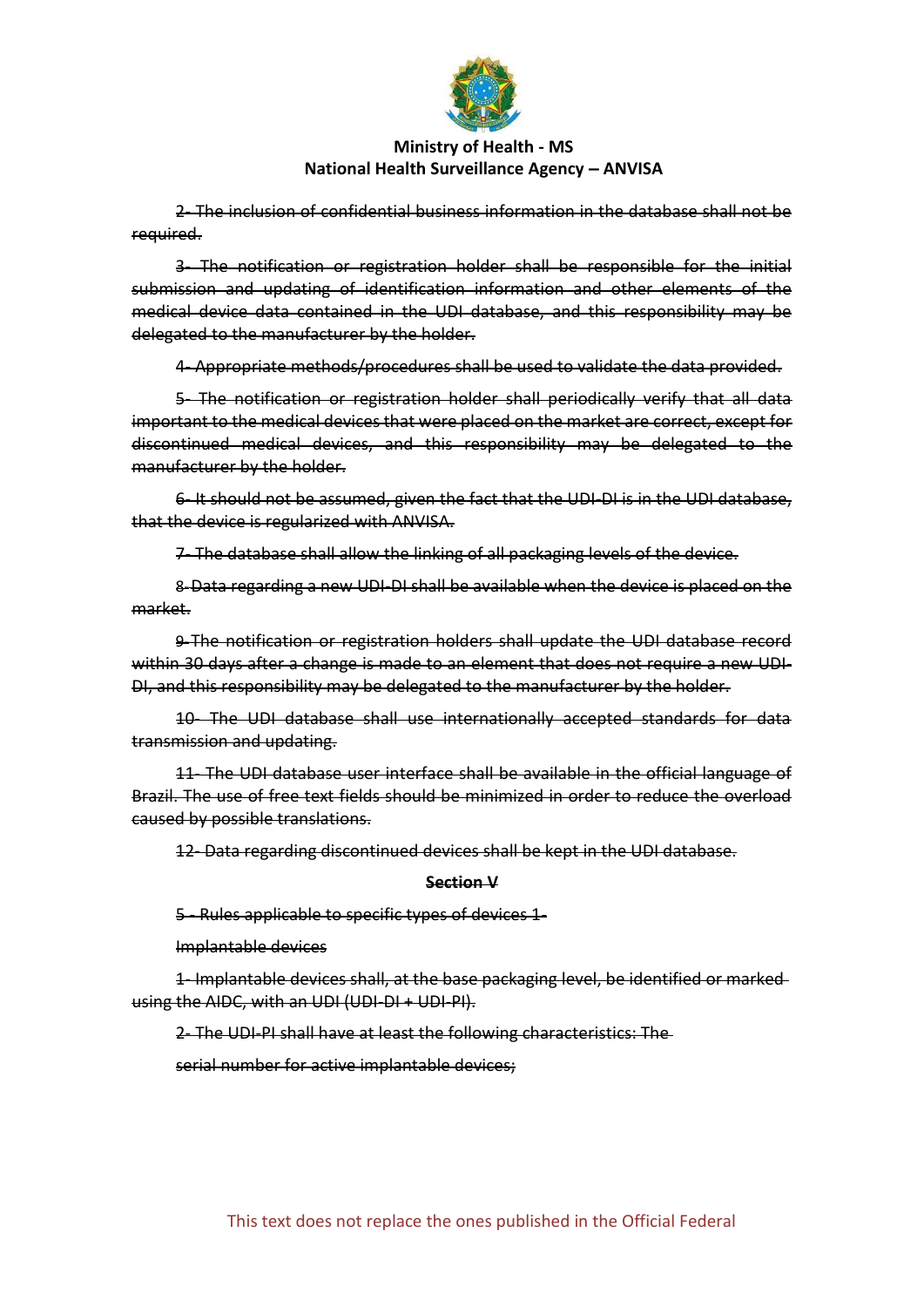

b. The serial number or batch number in the case of other implantable devices.

3- The UDI of the implantable device shall be identifiable prior to implantation.

2- Reusable devices that require processing between uses

1- The UDI of such devices shall be placed on the device and be legible after each processing.

2- The UDI-PI shall have at least the following characteristics: the batch or the serial number.

3- Kits (non-IVD).

1- The kit manufacturer shall be responsible for identifying the kit with an UDI that includes both the UDI-DI and the UDI-PI; for imported kits, the notification or registration holder may assign the UDI, provided it is authorized by the manufacturer and proven that the kit is not classified as a medical device in the manufacturer's country.

#### Exception:

a) Trays for orthopedic procedures whose contents are configured for a specific order do not require the application of UDI-DI or UDI-PI.

2- The contents of the kit device shall have the UDI support in the respective packaging or on the device itself.

#### Exceptions:

a) Individual single-use disposable devices, whose use is generally known to the people for which they are intended to be used, which are part of a kit and which are not intended for individual use outside the context of the kit, do not require their own UDI support; for example, an unpackaged sterile syringe provided in a kit cannot be used in another procedure due to the lack of a sterile barrier once removed from the kit.

b) Devices that are exempt from having UDI support at the relevant packaging level do not require such support when included in a kit.

3-Placing the UDI support on kits:

a) As a general rule, the UDI support on kits shall be affixed on the outside of the packaging.

b) The UDI support shall be legible or, in the case of the AIDC, scannable, whether placed on the outside of the packaging kit or inside a clear packaging.

4-IVD Kits.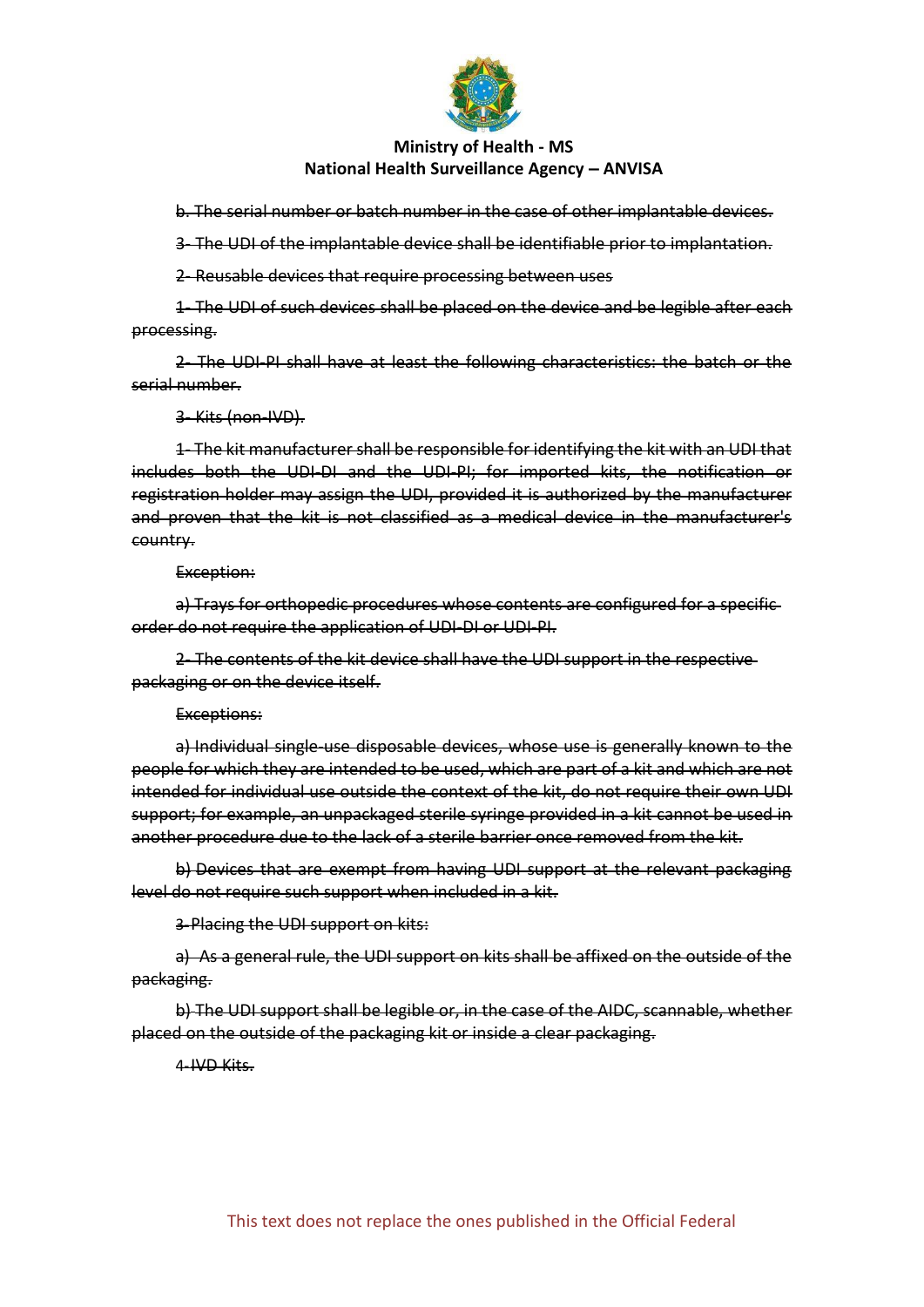

1- The kit manufacturer shall be responsible for identifying the kit with an UDI that includes both the UDI-DI and the UDI-PI; for imported IVD kits, the notification or registration holder may assign the UDI under this item, provided it is authorized by the manufacturer and proven that the device is not classified as a medical device in the manufacturer's country.

a) The IVD kit is a medical device, and all aspects of this regulation apply to it. If an IVD kit does not include any component that itself qualifies as a medical device, the only UDI required is the UDI of the IVD kit itself.

b) Reagents used in automated systems carry barcodes that are required for use and identification by automated systems. This does not constitute an UDI.

c) Single-use medical devices packaged together with an IVD kit, the use of which is generally known to the intended users, and which are not intended for use outside the context of the IVD kit, do not require the application of a specific UDI support.

d) Medical devices that do not require the application of an UDI support at the relevant packaging level do not require the application of an UDI support when packaged together with an IVD kit.

2- Placing the UDI support on IVD kits:

a) As a general rule, the UDI support on kits shall be affixed on the outside of the packaging.

b) The UDI support shall be legible or, in the case of the AIDC, scannable, whether placed on the outside of the packaging kit or inside a clear packaging.

#### 5- Configurable devices:

1- An UDI must be assigned to a configurable device in its entirety, which shall be called the "UDI of the configurable device".

2- The "UDI-DI of configurable devices" shall be assigned to sets of configurations and not to each of the configuration within the set. A set of configuration is defined as the set of possible configurations for a given device, as described in the technical documentation.

3- The respective UDI-PI shall be assigned to each configurable device. A later change to a component, part, or accessory of a configurable device does not require changing the UDI-DI of the configurable device.

4- The configurable device UDI support shall be placed in the set that is least likely to be changed during the useful life of the system, and it shall be identified as the "configurable device UDI".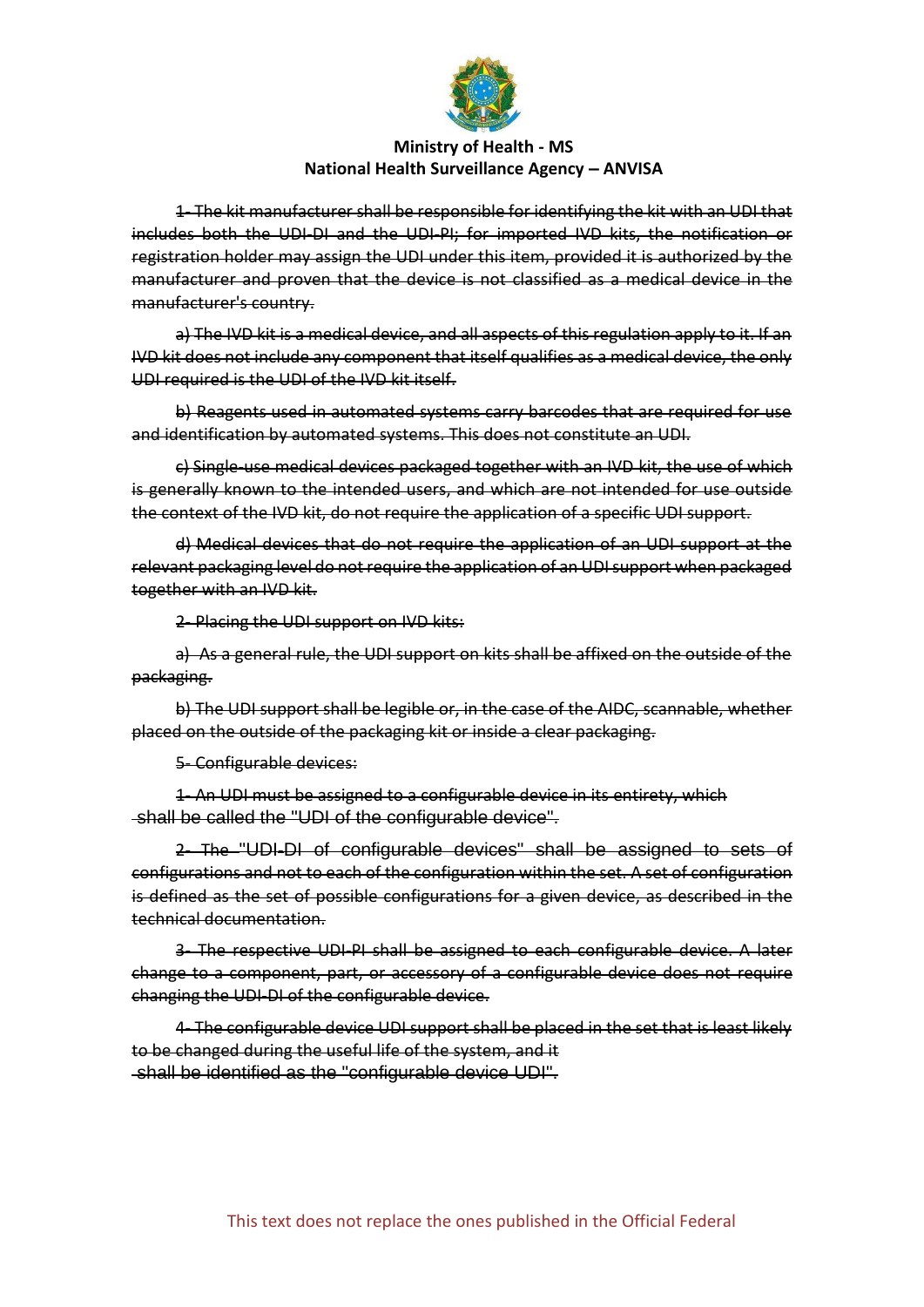

5- Each component that is framed as a device and that is available on the market by itself shall be assigned a separate UDI.

6- Software as a Medical Device (SaMD) 1-

UDI assignment criteria

a) The UDI shall be assigned at the system level of the software as a medical device. This requirement only applies to software that is itself available on the market and to software that is itself a device.

b) The version of the software as a medical device shall be considered as the manufacturing control mechanism and shall be included in the UDI-PI.

2-A new UDI-DI shall be required whenever there is a major change of the software as a medical device. Major changes are complex or significant changes that affect:

a) The original performance and efficacy;

b) The security or intended use of the software as a medical device.

These changes may include new or modified algorithms, database structures, operating platform, architecture, new user interfaces, or new interoperability channels.

3-Minor software revisions require a new UDI-PI, and not a new UDI-DI.

DI

Minor software revisions are often associated with bug fixes, non-security usability improvements, security patches, or operational efficiency.

Minor software revisions shall be identified using a manufacturer-specific identification method, such as version, revision number, serial number, among others.

4-UDI placement criteria for software as a medical device

a) When the software as a medical device is delivered on a physical media, for example on CD or DVD, each packaging level shall support the AIDC and HRI representation of the complete the UDI assigned to the software as a medical device. In the UDI applied to physical media that contains the software as a medical device and its packaging, it is optional to include additional production identifiers that allow greater traceability, such as the recording date or the recording batch of the physical media;

b) The UDI must be provided on a screen that is easily accessible to the user in an easy-to-read plain text format, such as an "about" file or included in the home screen;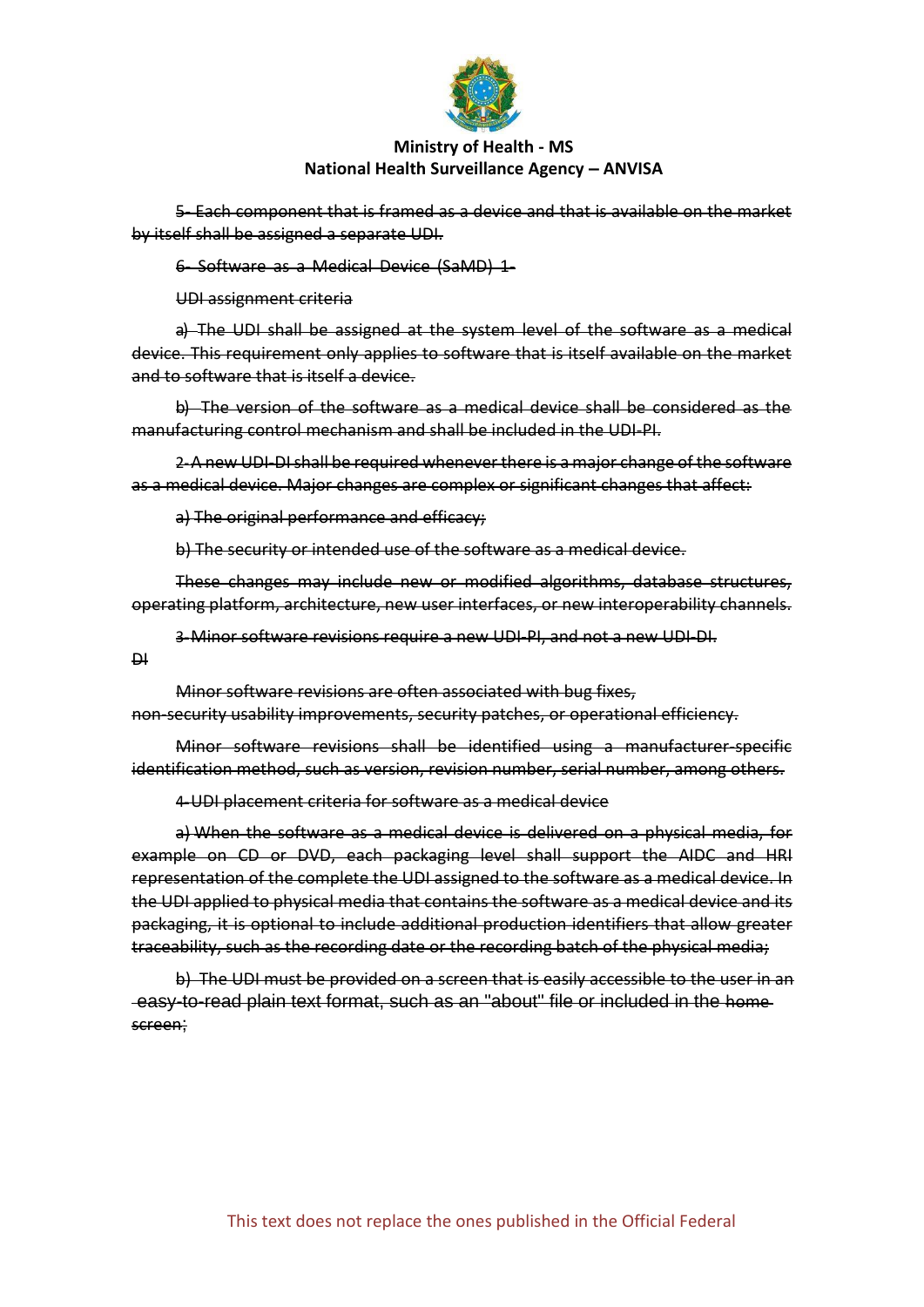

c) The software as a medical device that does not have a user interface, such as intermediate software for image conversion, shall be capable of transmitting the UDI through the application programming interface (API);

d) Only the legible (human legible) portion of the UDI on the electronic displays of the software as a medical device shall be required. It is not necessary to mark the UDI using AIDC on electronic displays, such as the "about" menu, the startup screen, etc.;

e) Software as a medical device that are not distributed on physical media (CD, DVD or similar) do not require the affixing of an AIDC.

f) The legible format (human legible) of the UDI for software as a medical device shall include the standard application identifiers of the issuing entities that were used to help the user identify the UDI and determine the standard used to create it.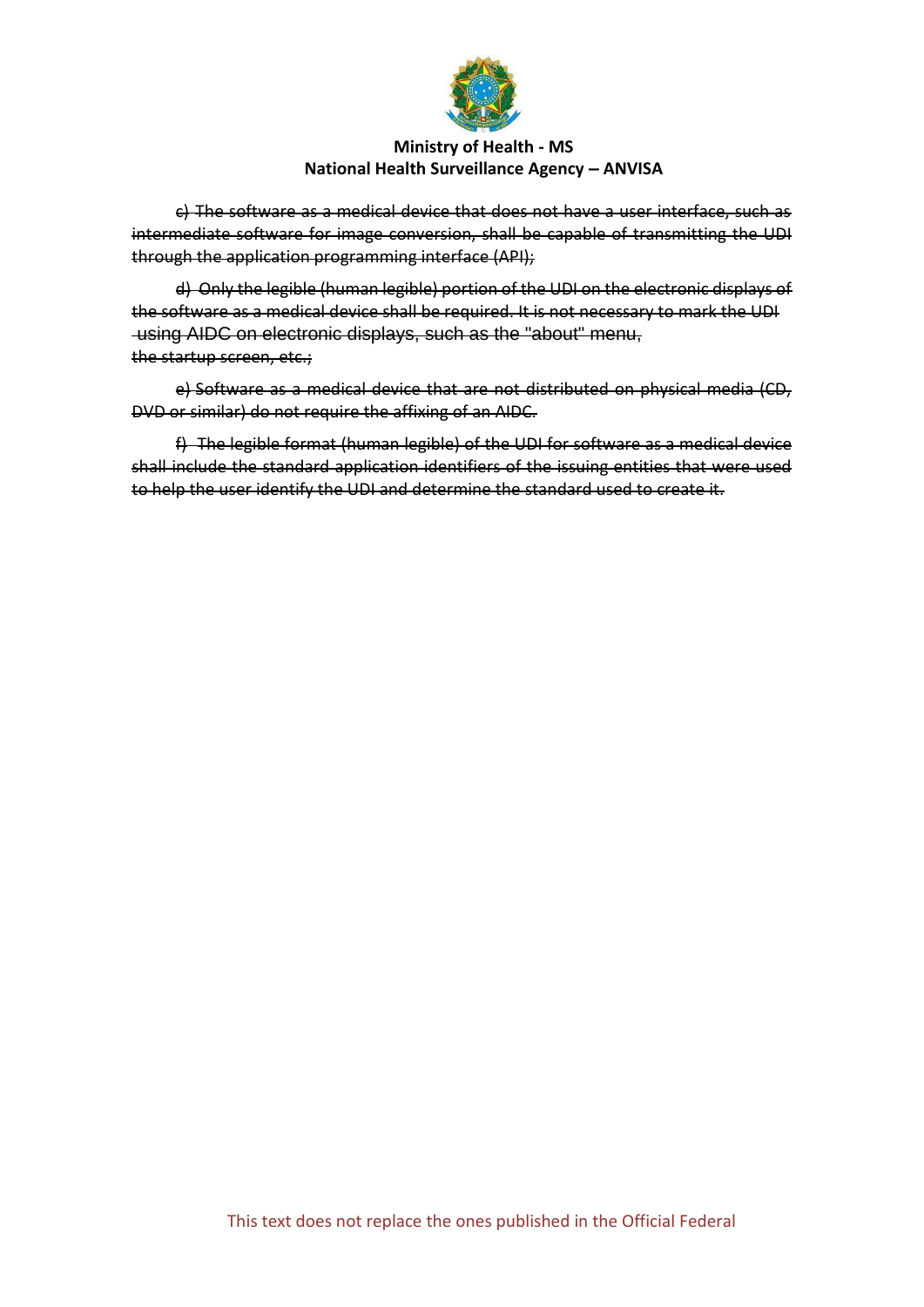

# **ANNEX I** (\*)

# **ESSENTIAL DATA ELEMENTS TO BE PROVIDED TO THE UDI DATABASE ALONG WITH THE UDI-DI IN COMPLIANCE WITH THIS RESOLUTION**

# **(Re-published in the Official Federal Gazette No. 5, of January 7, 2022)**

The notification or registration holder shall provide the UDI-DI to the UDI database and all the following information regarding the manufacturer and the device, this responsibility being delegated to the manufacturer:

1. Amount per packaging configuration,

2. The UDI-DI of the device and its issuing entity, as well as the UDI-DI and its issuing entity for each packaging level, as specified in Annex II,

3. How the device production is controlled: serial number, batch number, and/or expiration date (or manufacture date), or software version or SaMD release date  $(y/n)$ ,

4. If applicable, UoU UDI-DI (if there is no UDI indication on the device label at its unit of use level, a device unit of use identifier is assigned to associate the device use with a given patient),

5. Name and address of the manufacturer, as well as Customer Service information (as indicated on the label),

6. The GMDN code, acronym for Global Medical Device Nomenclature, of the medical device,

7. Trade name (as indicated by the manufacturer),

8. Business model of the device,

9. Catalog number (optional),

10. If applicable, clinically relevant dimensional characteristics (including volume, length, gauge, diameter),

11. Complementary product description (optional),

12. If applicable, storage and/or handling conditions (as indicated on the label),

13. Labeled as a single-use device  $(y/n)$ ,

14. If applicable, maximum number of reuses,

15. Device labeled as in sterile condition  $(y/n)$ ,

16. Need for sterilization before use  $(y/n)$ ,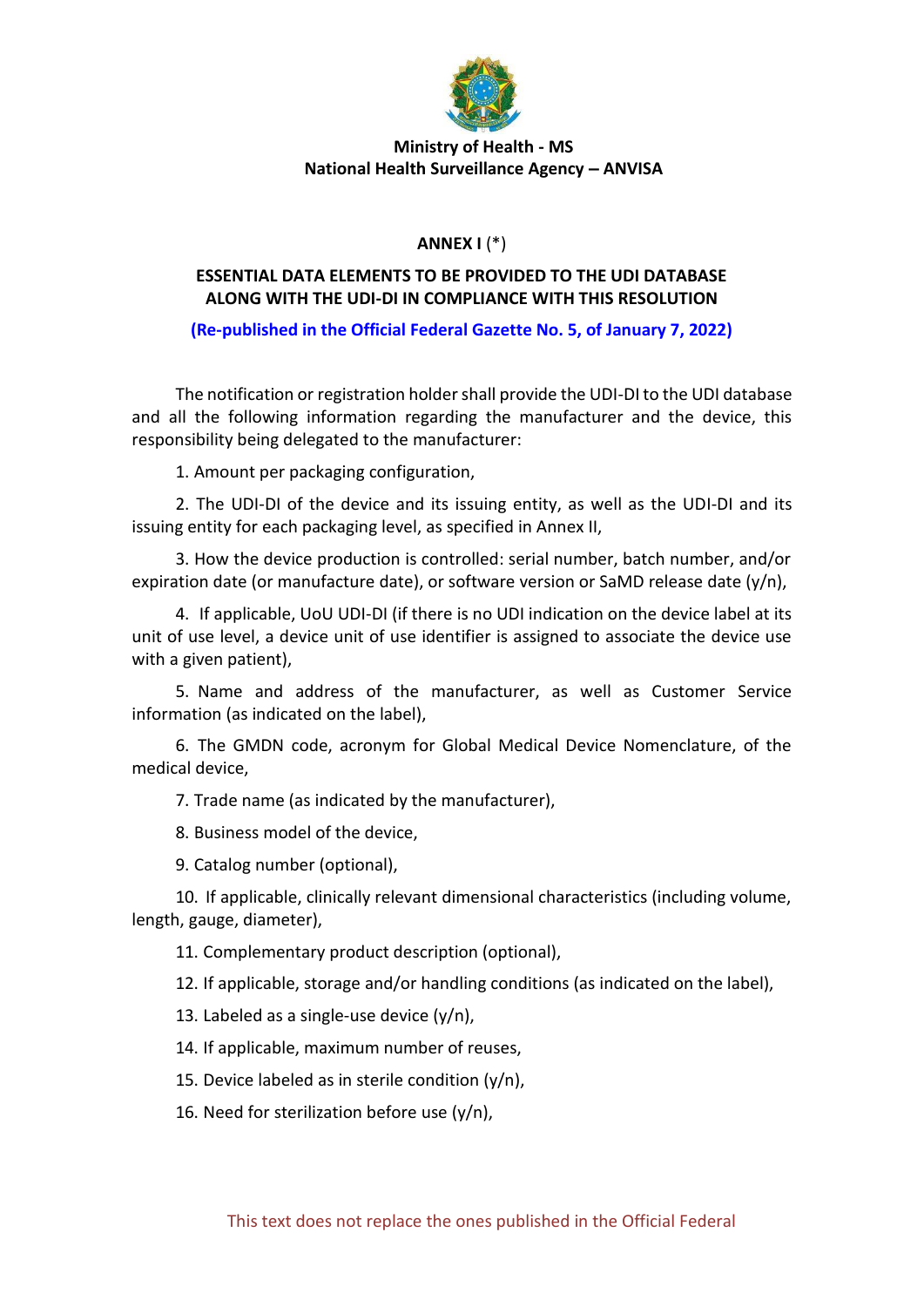

17. If applicable, sterilization method,

18. If applicable, information regarding the presence of carcinogenic, mutagenic, or toxic substances for reproduction and/or endocrine disruptors,

19. URL for supplementary information, such as electronic instructions for use (optional),

20. If applicable, critical warnings or contraindications (as indicated on the label), which include:

a. Contains latex (y/n),

b. Compatible with MRI environment (y/n),

c. Other critical warnings or contraindications.

21. Device discontinuation date (referring to devices that are no longer placed on the market)

### **ANNEX II**

### **UDI SYSTEM**

### **Section I**

1.General requirements

1.1 The UDI marking is a supplementary requirement - it does not replace any of the other marking or labelling requirements provided for in RDC 185/2001, RDC 36/2015, and RDC 40/2015, subsequent regulations, or those that may replace them.

1.2. The manufacturer shall assign and maintain unique UDIs for their devices. For imported medical devices, the notification or registration holder is entitled to assign the UDI, provided that it is authorized by the manufacturer and proven that the device is not classified as a medical device in the manufacturer's country.

1.3. Only the manufacturer or the notification or registration holder upon authorization by the manufacturer and proof that the device is not a medical device in the country of the manufacturer can assign the UDI on the device or its packaging.

1.4. Only the codification standards provided by the issuing entities designated by ANVISA can be used, in compliance with Art. 11 of this Resolution.

### **Section II**

2. UDI

2.1 The UDI shall be assigned to the device itself or its packaging. Upper packaging levels shall have their own UDI.

Shipping containers are exempt from this requirement. For example, the UDI is not required in a logistic unit; when a healthcare facility orders multiple devices using the UDI, or the model number of each device, and the manufacturer places those devices in a container for shipping or to protect the individually packaged devices, the

This text does not replace the ones published in the Official Federal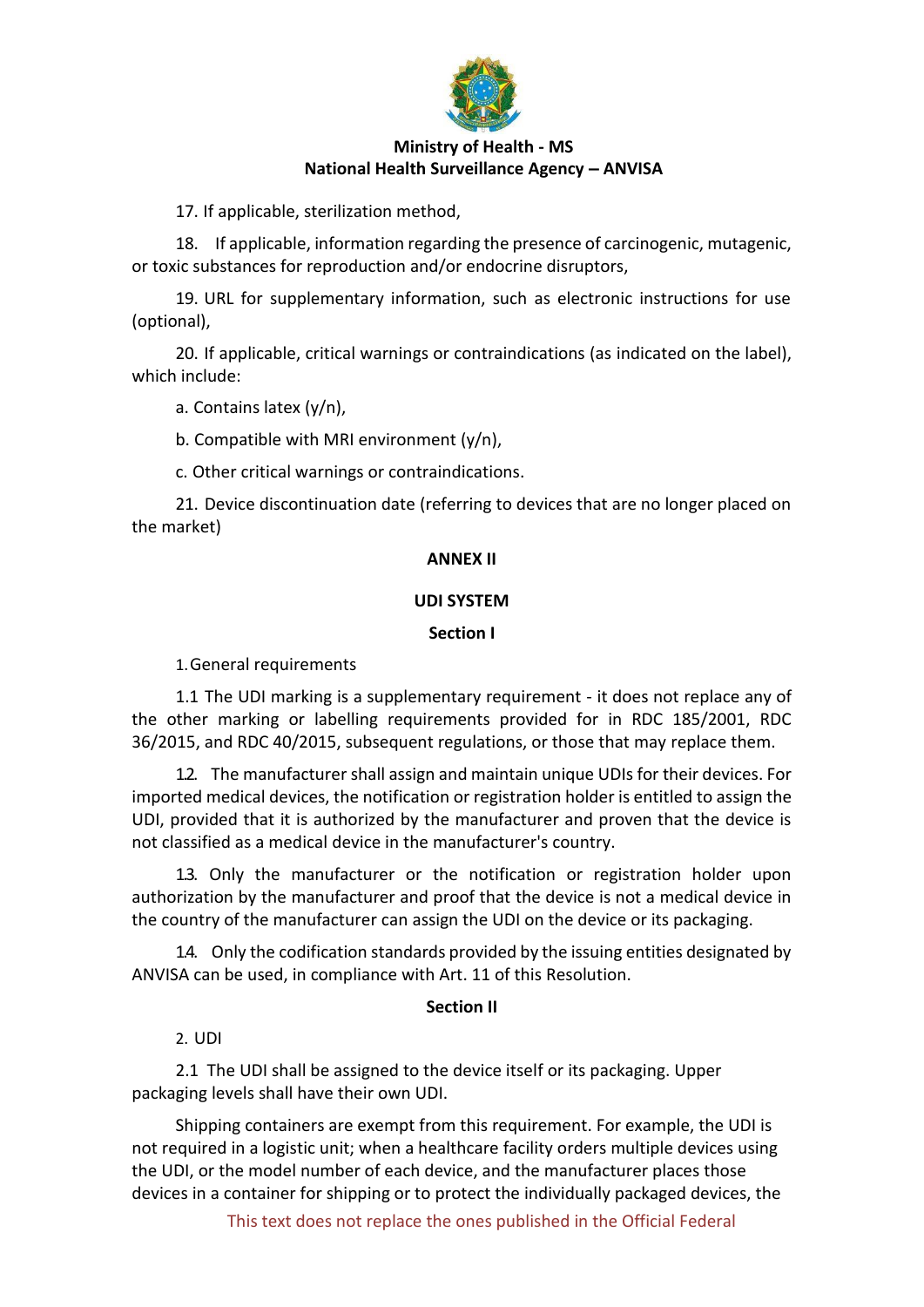

container (logistics unit) is not subject to the UDI requirements.

2.2. The UDI shall contain two parts: the UDI-DI and the UDI-PI.

2.3. The UDI-DI shall be unique in each level of the device packaging.

2.4. If a batch number, serial number, software version such as a medical device, or expiration date appear on the label, they shall be part of the UDI-PI. If the label also indicates the manufacture date, it does not need to be included in the UDI-PI. If the label only contains the manufacture date, this shall be used as the UDI-PI.

2.5. When the UDI is not assigned to the unit of use level of a device and the lowest packaging level contains an amount of devices greater than one, then a UoU UDI-DI shall be assigned in order to associate the use of the device to a patient. For example, an UoU UDI-DI shall be assigned to an individual electrode when the electrode is shipped in a packaging with 10 units. In this case, the lowest UDI level is assigned to the packaging with 10 units (base packaging).

2.6. Each component that is considered a device and available on the market by itself shall be assigned a separate UDI, unless the components form part of a medical device marked with its own UDI.

2.7. The kits, including IVD kits, shall have their own UDI.

2.8. The manufacturer or the notification or registration holder, when applicable, shall assign the UDI to the device in compliance with the relevant coding standard.

2.9. A new UDI-DI shall be required whenever there is a change that could lead to an error in the identification of the device and/or cause an ambiguity in its traceability. In particular, a new UDI-DI is required for any change to one of the following elements of the UDI database:

a. Trade name (as indicated by the manufacturer);

b. Business model of the device;

c. Clinically relevant dimensional characteristics (including volume, length, gauge, diameter);

d. Labeled as a single-use device;

e. Labeled as a sterile device;

f. Sterilization required before use;

g. Number of devices provided in a package;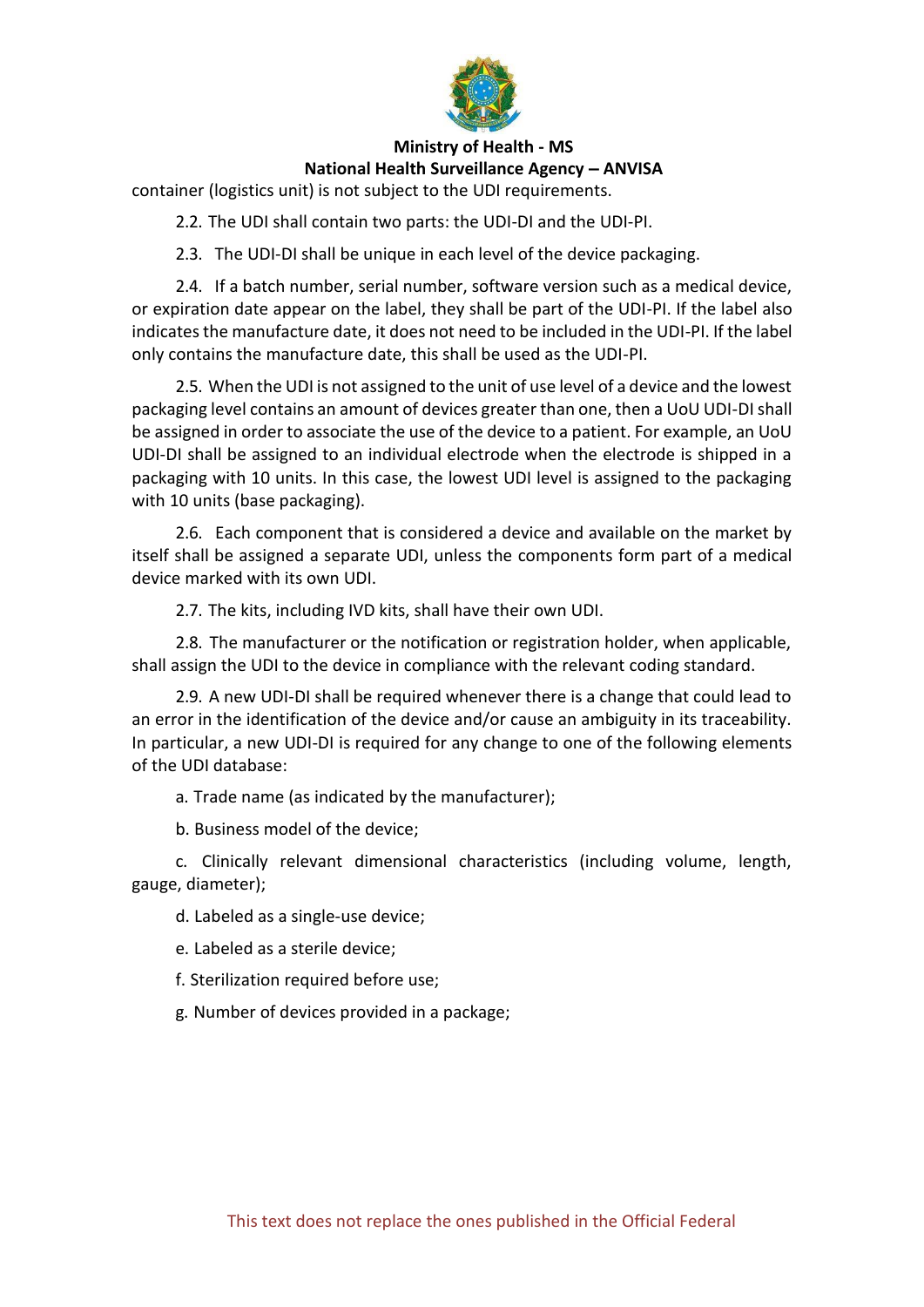

h. Critical warnings or contraindications: e.g. contains latex or DEHP.

2.10. The reprocessed single-use product may not use the UDI assigned by the manufacturer to the original product. Companies and healthcare services that reprocess these devices with their own label shall create their own unique UDI that will replace the UDI provided by the manufacturer. These companies and healthcare services shall keep the UDI registration of the manufacturer of the original device.

2.11. Refurbished product may not use the same UDI assigned prior to refurbishing. The manufacturer or company qualified and authorized by the original manufacturer that refurbishes the product shall create its own unique UDI that will replace the assigned UDI prior to refurbishing. The company that refurbishes the product shall keep the UDI registration before and after refurbishing.

2.12. A labelling change to display or modify an UDI-DI shall not (by itself) impose the need for submitting a change in the product's health regularization, this being a nonreportable change.

### **Section III**

3. UDI Support

3.1 The UDI support (AIDC and HRI representation of the UDI) shall be placed on the label or on the device itself and on all upper packaging levels. Upper packaging levels do not include shipping containers.

3.2. In case of important space constraints on the packaging of the unit of use, the UDI holder can be placed on the next upper packaging level.

3.3. For single-use Class I and Class II devices that are individually packaged and labeled, the UDI holder does not need to appear on the package, but it shall appear on a upper packaging level, such as a box containing multiple individually packaged devices. However, at the time of device use, when access to the upper packaging level of the device is not possible, such as in the context of home healthcare, the UDI shall be placed on the packaging of the individual device.

3.4. For medical devices sold without a prescription and intended exclusively for the lay public, it is not necessary that the UDI-PI in the AIDC appear on the package at the point of sale.

3.5. When AIDC holders, other than the UDI holder, form part of the product labelling, the UDI holder shall be easily identifiable.

3.6. If linear barcodes are used, the UDI-DI and the UDI-PI may or may not be concatenated into two or more barcodes. All elements and parts of the linear barcode shall be distinguishable and identifiable.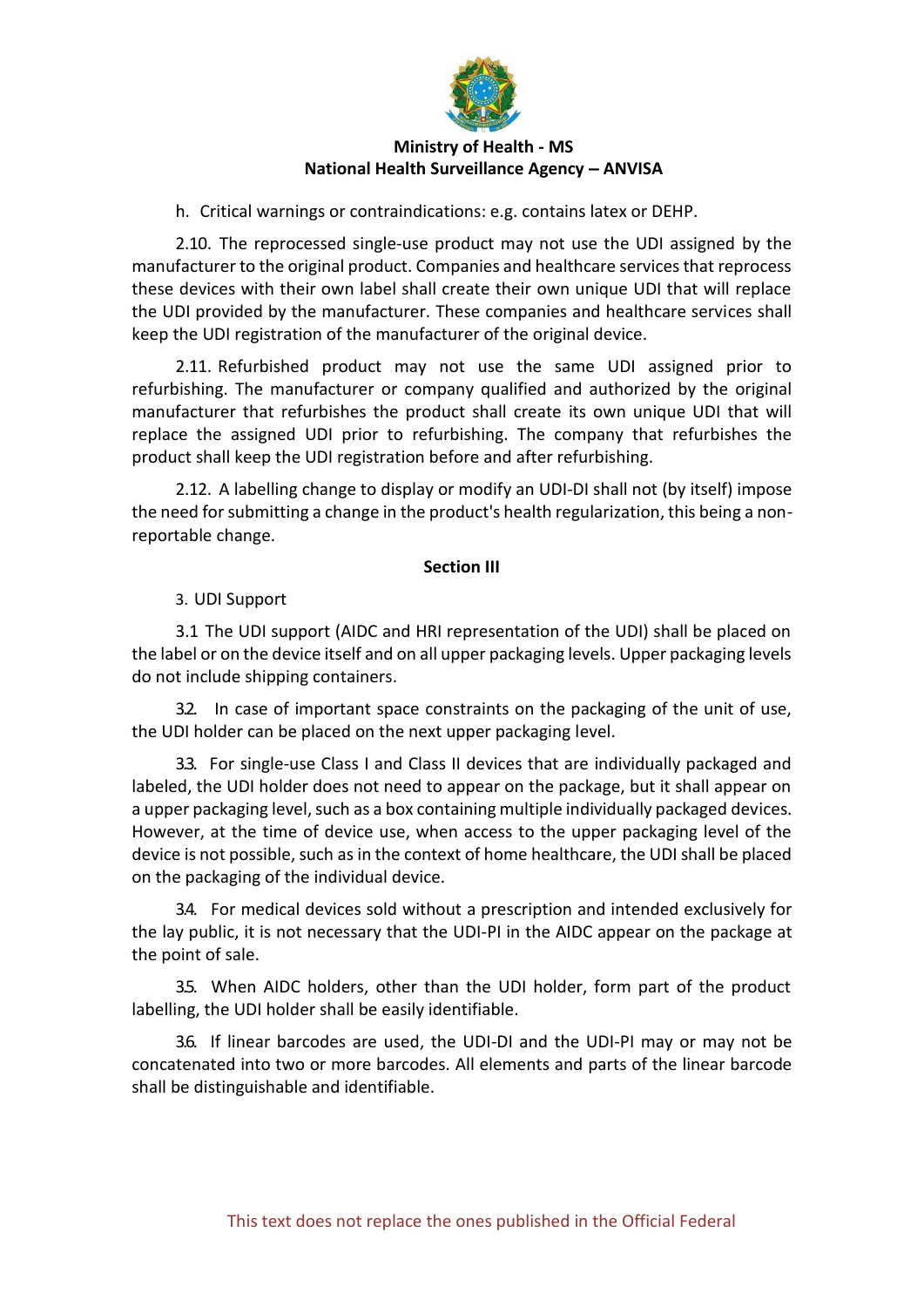

3.7. If there are important constraints that restrict the use of both the AIDC and HRI on the label, only the AIDC format shall be required on the label. For devices that are intended to be used outside healthcare facilities, such as home healthcare devices, the HRI shall still appear on the label, even if it means that there will be no space for the AIDC.

3.8. The format of the HRI shall follow the rules of the issuing entity of the UDI code.

3.9. If the manufacturer uses RFID technology, a linear or two-dimensional barcode shall also be included on the label, in compliance with the standard provided for by the issuing entities.

3.10. Reusable devices shall be supported by the UDI on the device itself. UDI support of reusable devices that require processing between uses in patients shall be permanent and legible after each processing performed so that the device is ready for the next use during its intended useful life. The requirement in this section does not apply to devices under the following circumstances:

a. Any type of direct marking that interferes with the security or performance of the device;

b. The device cannot be directly marked because it is not technologically feasible;

c. Determined by the manufacturer that the product cannot be directly marked due to issues related to its size, design, materials, processing, or device performance.

3.11. The UDI support shall be legible during normal use and for the intended useful life of the device.

3.12. If the UDI support is easily legible and, in the case of the AIDC, it can be scanned through the device packaging, it is not necessary to place the UDI support on the packaging.

3.13. In the case of single finished devices made up of multiple parts that have to be assembled before their first use, it is sufficient to affix the UDI support to only one of the parts of the device.

3.14. The UDI support shall be placed so that the AIDC can be accessed during normal use or storage of the device.

3.15. Barcode supports displaying both the UDI-DI and the UDI-PI may also display essential data for device operation or other data.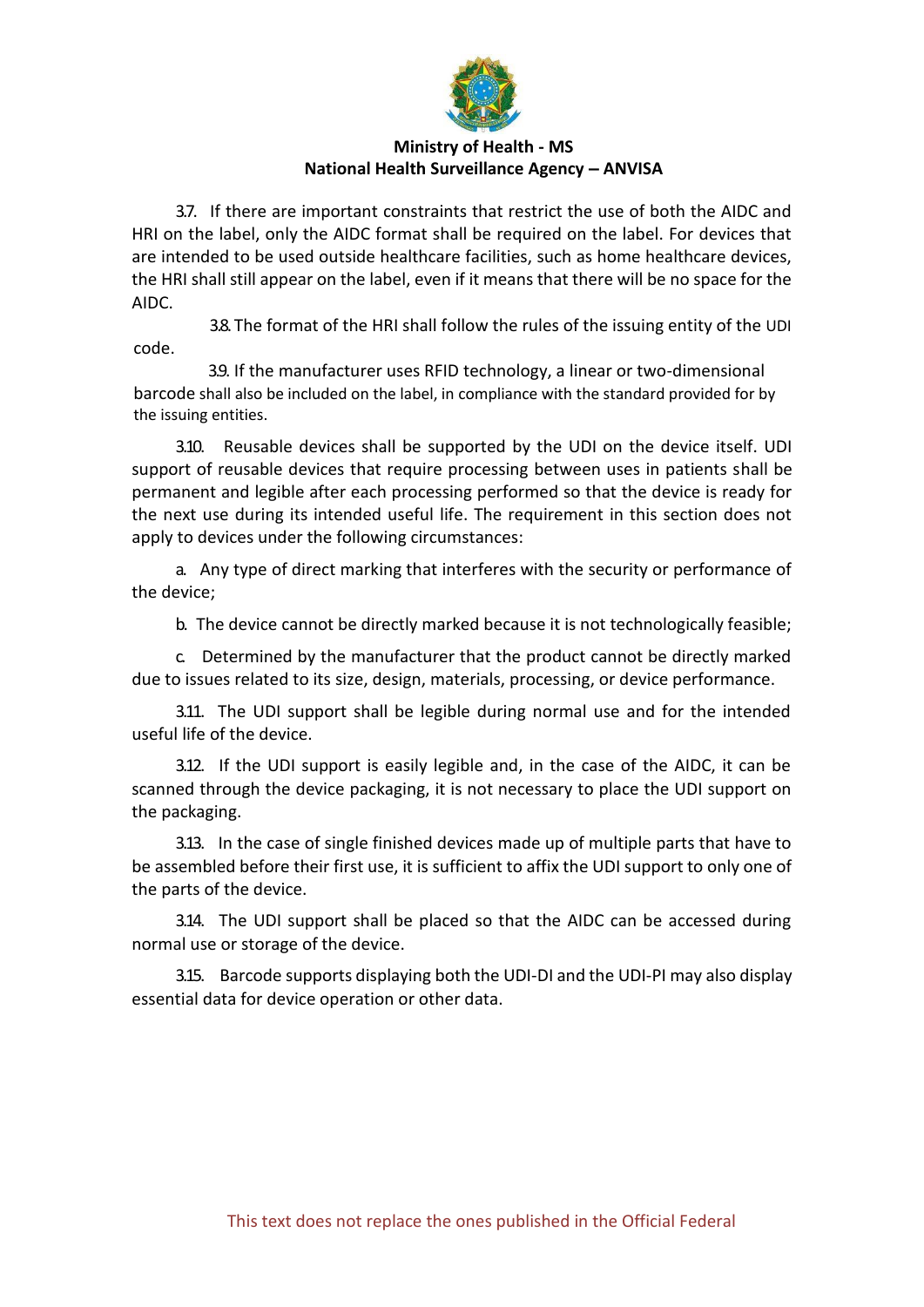

### **Section IV**

4. General principles of the UDI database

4.1. The UDI database shall support the use of all essential data elements referred to in Annex I.

4.2. The inclusion of confidential business information in the database shall not be required.

4.3. The notification or registration holder shall be responsible for the initial submission and updating of identification information and other elements of the medical device data contained in the UDI database, and this responsibility may be delegated to the manufacturer by the holder.

4.4. Appropriate methods/procedures shall be used to validate the data provided.

4.5. The notification or registration holder shall periodically verify that all data important to the medical devices that were placed on the market are correct, except for discontinued medical devices, and this responsibility may be delegated to the manufacturer by the holder.

4.6. It should not be assumed, given the fact that the UDI-DI is in the UDI database, that the device is regularized with ANVISA.

4.7. The database shall allow the linking of all packaging levels of the device.

4.8. Data regarding a new UDI-DI shall be available when the device is placed on the market.

4.9. The notification or registration holders shall update the UDI database record within 30 days after a change is made to an element that does not require a new UDI-DI, and this responsibility may be delegated to the manufacturer by the holder.

4.10. The UDI database shall use internationally accepted standards for data transmission and updating.

4.11. The UDI database user interface shall be available in the official language of Brazil. The use of free text fields should be minimized in order to reduce the overload caused by possible translations.

4.12. Data regarding discontinued devices shall be kept in the UDI database.

### **Section V**

5. Rules applicable to specific types of devices

5.1. Implantable devices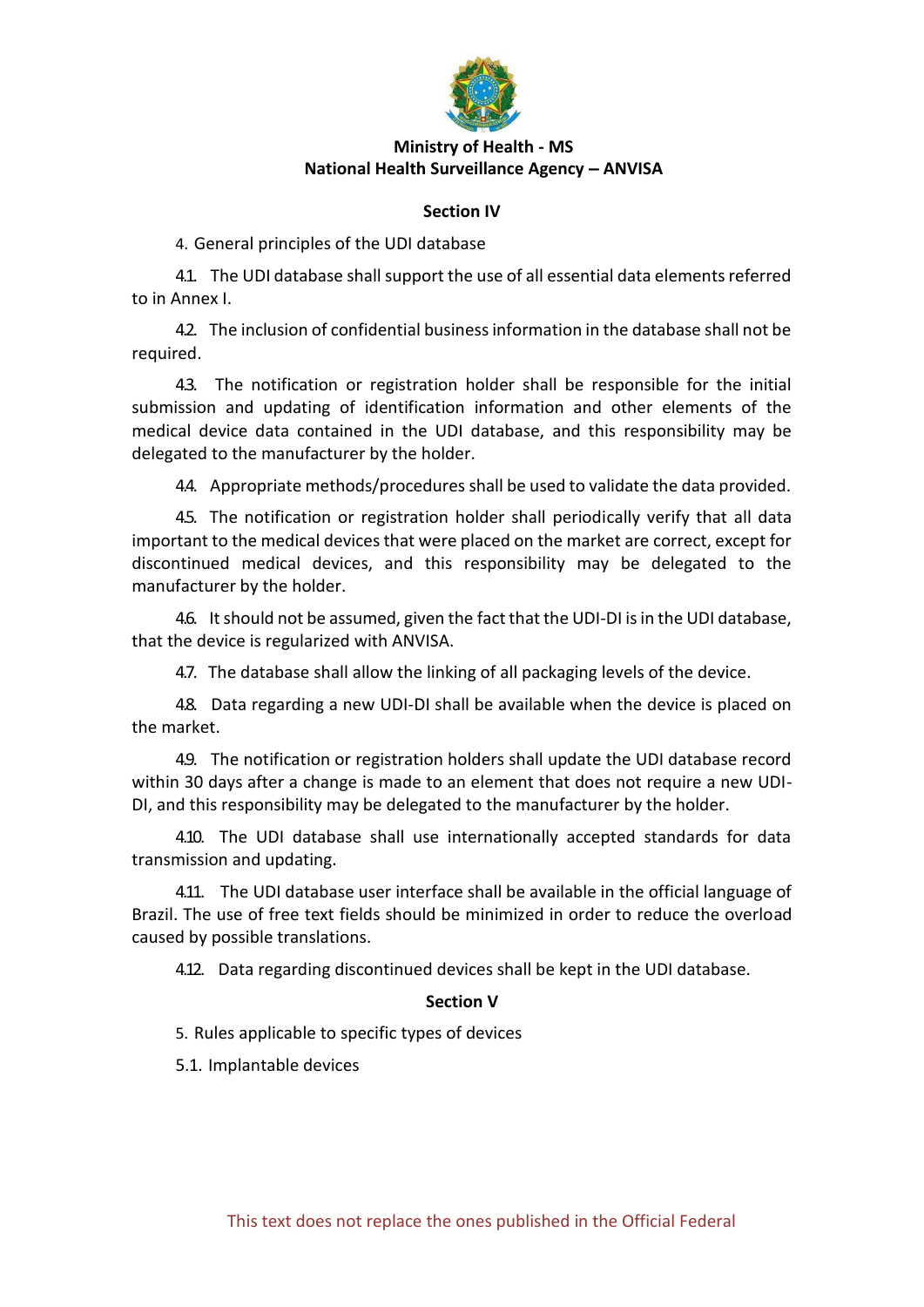

5.1.1. Implantable devices shall, at the base packaging level, be identified or marked using the AIDC, with an UDI (UDI-DI + UDI-PI).

5.1.2. The UDI-PI shall have at least the following characteristics:

a. The serial number for active implantable devices;

b. The serial number or batch number in the case of other implantable devices.

5.1.3. The UDI of the implantable device shall be identifiable prior to implanting.

5.2. Reusable devices that require processing between uses

5.2.1. The UDI of such devices shall be placed on the device and be legible after each processing.

5.2.2. The UDI-PI shall have at least the following characteristics: the batch or the serial number.

### 5.3. Kits (non-IVD).

5.3.1. The kit manufacturer shall be responsible for identifying the kit with an UDI that includes both the UDI-DI and the UDI-PI; for imported kits, the notification or registration holder may assign the UDI, provided it is authorized by the manufacturer and proven that the kit is not classified as a medical device in the manufacturer's country.

### Exception:

a. Trays for orthopedic procedures whose contents are configured for a specific order do not require the application of UDI-DI or UDI-PI.

5.3.2. The contents of the kit device shall have the UDI support in the respective packaging or on the device itself.

### Exceptions:

a. Individual single-use disposable devices, whose use is generally known to the people for which they are intended to be used, which are part of a kit and which are not intended for individual use outside the context of the kit, do not require their own UDI support; for example, an unpackaged sterile syringe provided in a kit cannot be used in another procedure due to the lack of a sterile barrier once removed from the kit.

b. Devices that are exempt from having UDI support at the relevant packaging level do not require such support when included in a kit.

5.3.3. Placing the UDI support on kits: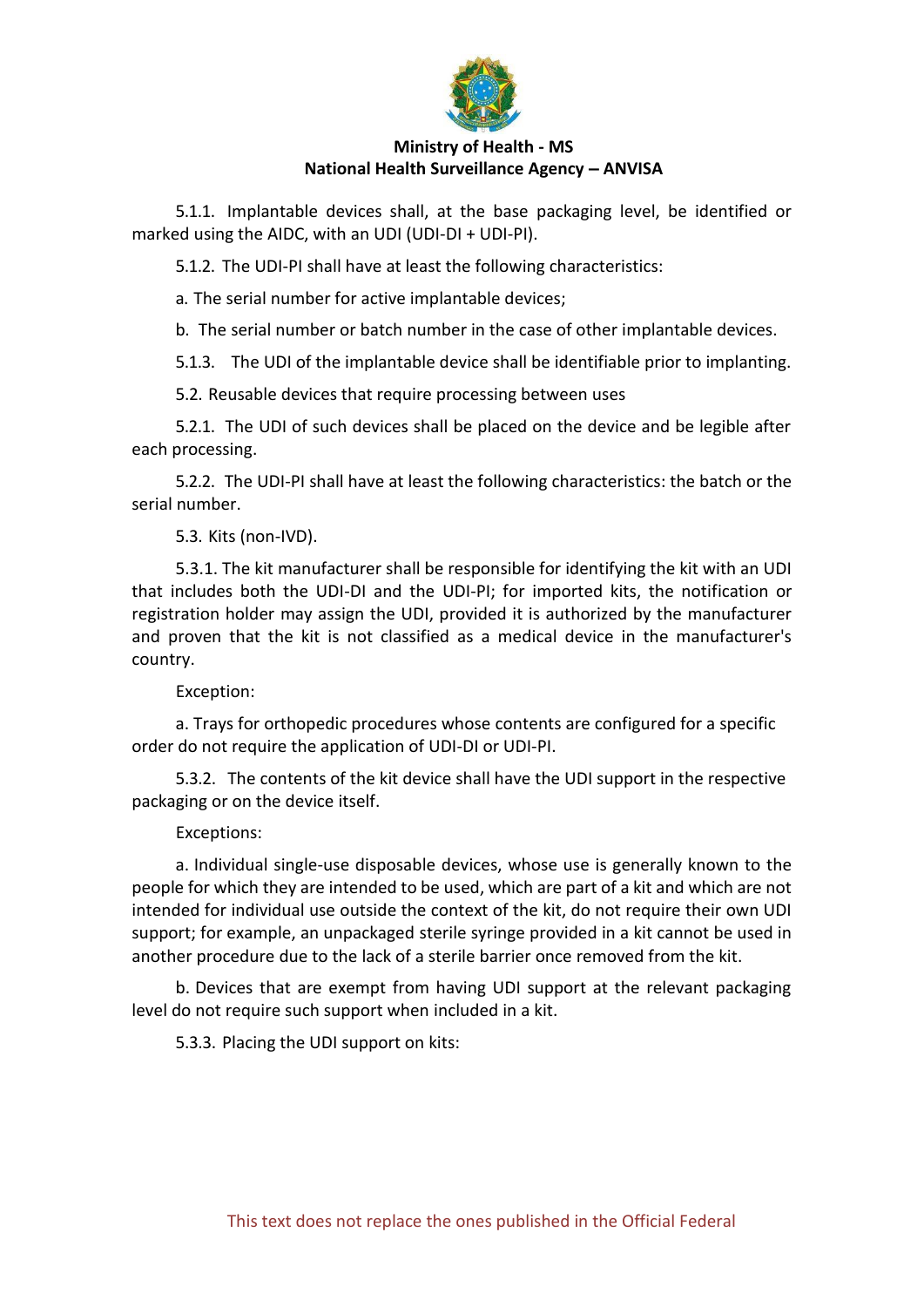

a. As a general rule, the UDI support on kits shall be affixed on the outside of the packaging.

b. The UDI support shall be legible or, in the case of the AIDC, scannable, whether placed on the outside of the packaging kit or inside a clear packaging.

5.4. IVD Kits.

5.4.1. The kit manufacturer shall be responsible for identifying the kit with an UDI that includes both the UDI-DI and the UDI-PI; for imported IVD kits, the notification or registration holder may assign the UDI under this item, provided it is authorized by the manufacturer and proven that the device is not classified as a medical device in the manufacturer's country.

a. The IVD kit is a medical device, and all aspects of this regulation apply to it. If an IVD kit does not include any component that itself qualifies as a medical device, the only UDI required is the UDI of the IVD kit itself.

b. Reagents used in automated systems carry barcodes that are required for use and identification by automated systems. This does not constitute an UDI.

c. Single-use medical devices packaged together with an IVD kit, the use of which is generally known to the intended users, and which are not intended for use outside the context of the IVD kit, do not require the application of a specific UDI support.

d. Medical devices that do not require the application of an UDI support at the relevant packaging level do not require the application of an UDI support when packaged together with an IVD kit.

5.4.2. Placing the UDI support on IVD kits:

a. As a general rule, the UDI support on kits shall be affixed on the outside of the packaging.

b. The UDI support shall be legible or, in the case of the AIDC, scannable, whether placed on the outside of the packaging kit or inside a clear packaging.

5.5. Configurable devices:

5.5.1. An UDI shall be assigned to a configurable device in its entirety, which shall be called the "UDI of the configurable device".

5.5.2. The "UDI-DI of configurable devices" shall be assigned to sets of configurations and not to each of the configuration within the set. A set of configuration is defined as the set of possible configurations for a given device, as described in the technical documentation.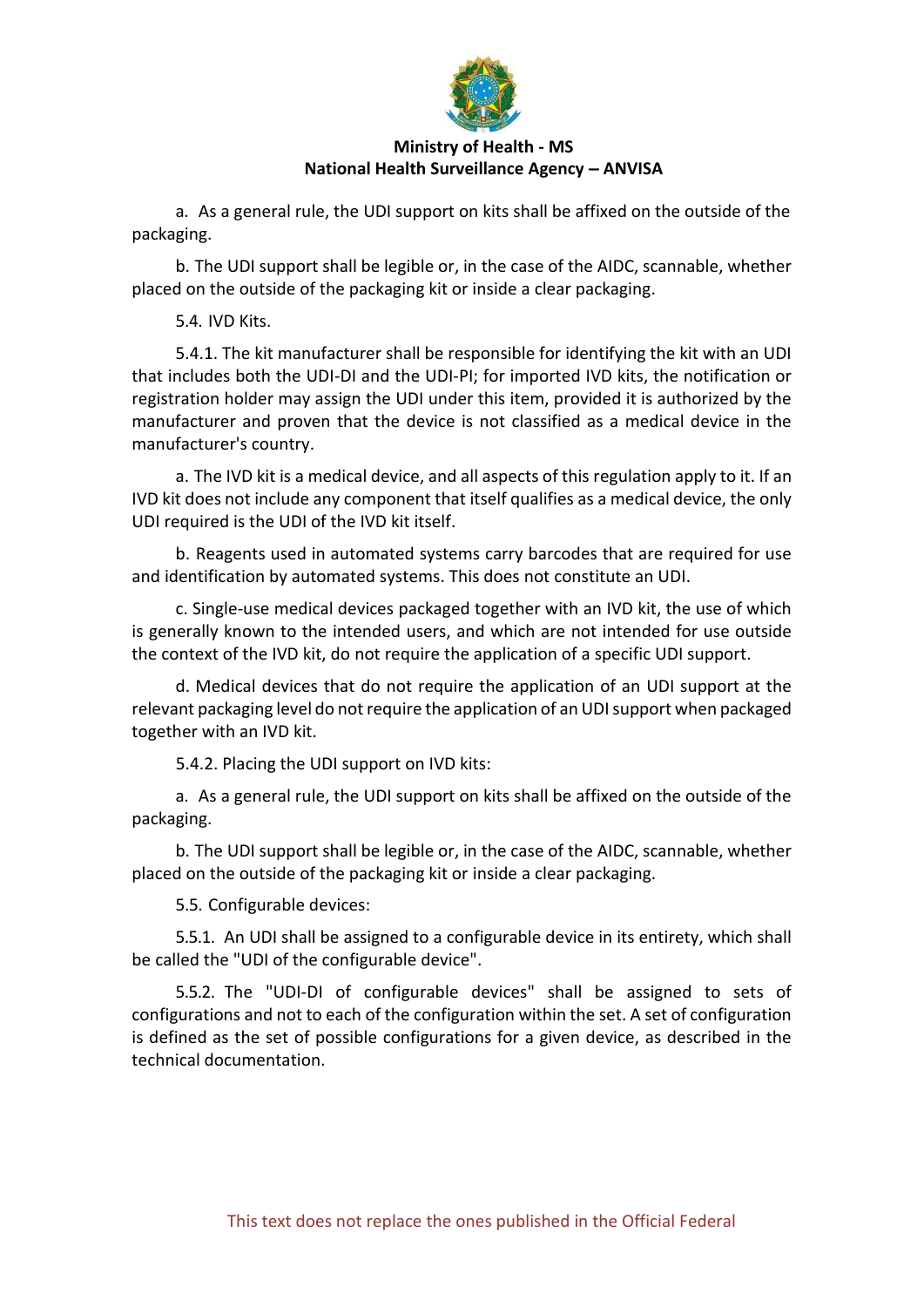

5.5.3 The respective UDI-PI shall be assigned to each configurable device. A later change to a component, part, or accessory of a configurable device does not require changing the UDI-DI of the configurable device.

5.5.4. The configurable device UDI support shall be placed in the set that is least likely to be changed during the useful life of the system, and it shall be identified as the "configurable device UDI".

5.5.5 Each component that is framed as a device and that is available on the market by itself shall be assigned a separate UDI.

5.6. Software as a Medical Device (SaMD)

5.6.1. UDI assignment criteria

a. The UDI shall be assigned at the system level of the software as a medical device. This requirement only applies to software that is itself available on the market and to software that is itself a device.

b. The version of the software as a medical device shall be considered as the manufacturing control mechanism and shall be included in the UDI-PI.

5.6.2. A new UDI-DI shall be required whenever there is a major change of the software as a medical device. Major changes are complex or significant changes that affect:

a. The original performance and efficacy;

b. The security or intended use of the software as a medical device.

These changes may include new or modified algorithms, database structures, operating platform, architecture, new user interfaces, or new interoperability channels.

5.6.3. Minor software revisions require a new UDI-PI, and not a new UDI-DI.

Minor software revisions are often associated with bug fixes, non-security usability improvements, security patches, or operational efficiency.

Minor software revisions shall be identified using a manufacturer-specific identification method, such as version, revision number, serial number, among others.

5.6.4. UDI placement criteria for software as a medical device

a. When the software as a medical device is delivered on a physical media, for example on CD or DVD, each packaging level shall support the AIDC and HRI representation of the complete the UDI assigned to the software as a medical device. In the UDI applied to physical media that contains the software as a medical device and its packaging, it is optional to include additional production identifiers that allow greater traceability, such as the recording date or the recording batch of the physical media;

b. The UDI shall be provided on a screen that is easily accessible to the user in an easy-to-read plain text format, such as an "about" file or included in the home screen;

c. The software as a medical device that does not have a user interface, such as